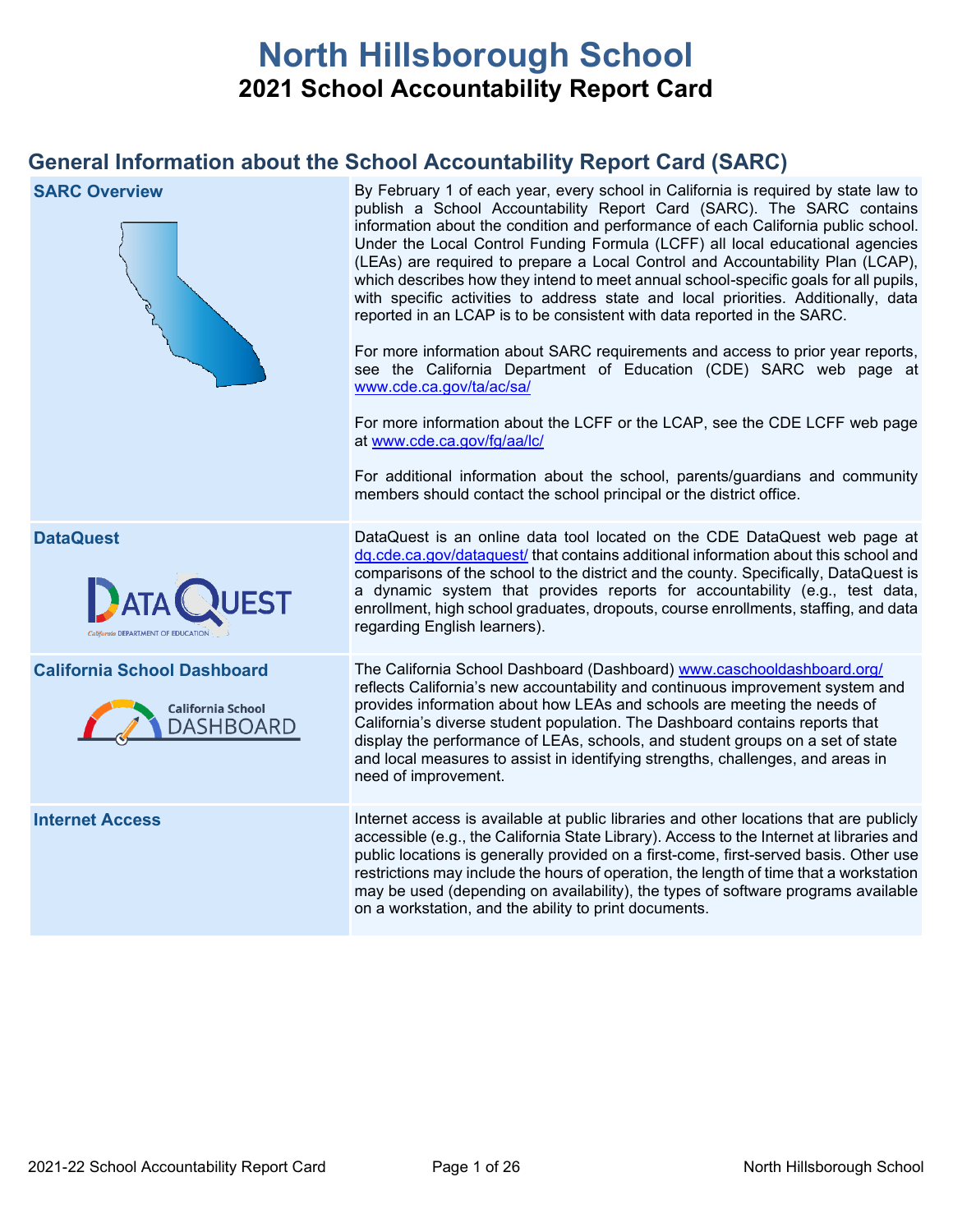## **2021-22 School Contact Information**

| <b>School Name</b>                                 | North Hillsborough School    |
|----------------------------------------------------|------------------------------|
| <b>Street</b>                                      | 545 Eucalyptus Ave.          |
| City, State, Zip                                   | Hillsborough, CA. 94010      |
| <b>Phone Number</b>                                | 650-347-4175                 |
| <b>Principal</b>                                   | Heidi Felt                   |
| <b>Email Address</b>                               | hfelt@hcsdk8.org             |
| <b>School Website</b>                              | https://www.hcsdk8.org/North |
| County-District-School (CDS) Code 41 68908 6043673 |                              |

| <b>2021-22 District Contact Information</b> |                                   |  |  |  |  |  |  |
|---------------------------------------------|-----------------------------------|--|--|--|--|--|--|
| <b>District Name</b>                        | Hillsborough City School District |  |  |  |  |  |  |
| <b>Phone Number</b>                         | $(650)$ 342-5193                  |  |  |  |  |  |  |
| Superintendent                              | Louann Carlomagno                 |  |  |  |  |  |  |
| <b>Email Address</b>                        | lcarlomagno@hcsdk8.org            |  |  |  |  |  |  |
| <b>District Website Address</b>             | www.hcsdk8.org                    |  |  |  |  |  |  |

### **2021-22 School Overview**

The mission of North Hillsborough School is to collaborate with parents, staff, and the community to create a positive and caring environment where students feel safe and empowered to become active learners, grow from mistakes, develop their creativity, and reach their potential as global citizens of an ever-changing world.

North Hillsborough Elementary School is one of three elementary schools located in suburban Hillsborough, California with about 10,000 inhabitants. The school serves a student population of about 306 students who come from a higher-income background. About 59% of the students are White, 27% are Asian, 10% percent are two or more races, four percent are Hispanic. In addition, approximately four percent of the students are English Learners and about nine percent are in a special education program.

The school has 18 regular classroom teachers. All of the regular classroom teachers are fully certified. There is also one Learning Center class. In addition, North also has a part-time librarian, music teacher, PE teacher, Innovation Lab teacher, one full-time Resource specialist, one part-time Resource Specialist, one full-time counselor, a part-time Reading Specialist, and a full-time speech therapist. The school shares an instrumental music teacher with the two other schools. An occupational therapist is shared with one of the other elementary schools.

The curriculum at North is aligned to the Common Core State Standards. In the area of literacy, the school uses Benchmark Advance for reading and Units of Study for Teaching Writing by Lucy Calkins for writing. This curriculum stems from the principles of Balanced Literacy: shared reading, guided reading, independent reading, shared writing, independent writing, guided writing, phonics, and word work. For math, Math Expressions is in its third year of implementation. We are currently using FOSS as our school's science curriculum and using Scott Forseman for social studies.

Parent participation is an integral part of the North school community, Parents participate in and outside the classroom by leading committees, organizing school events, and volunteering hours in the library, in the school cafeteria, during recess, and during classroom instruction. The school's Parent Executive Board oversees most of this process and collaborates with the principal throughout the year to develop a deep partnership between parents and staff.

```
2018
```
• San Mateo County Re-think Waste Trash to Art Contest Winner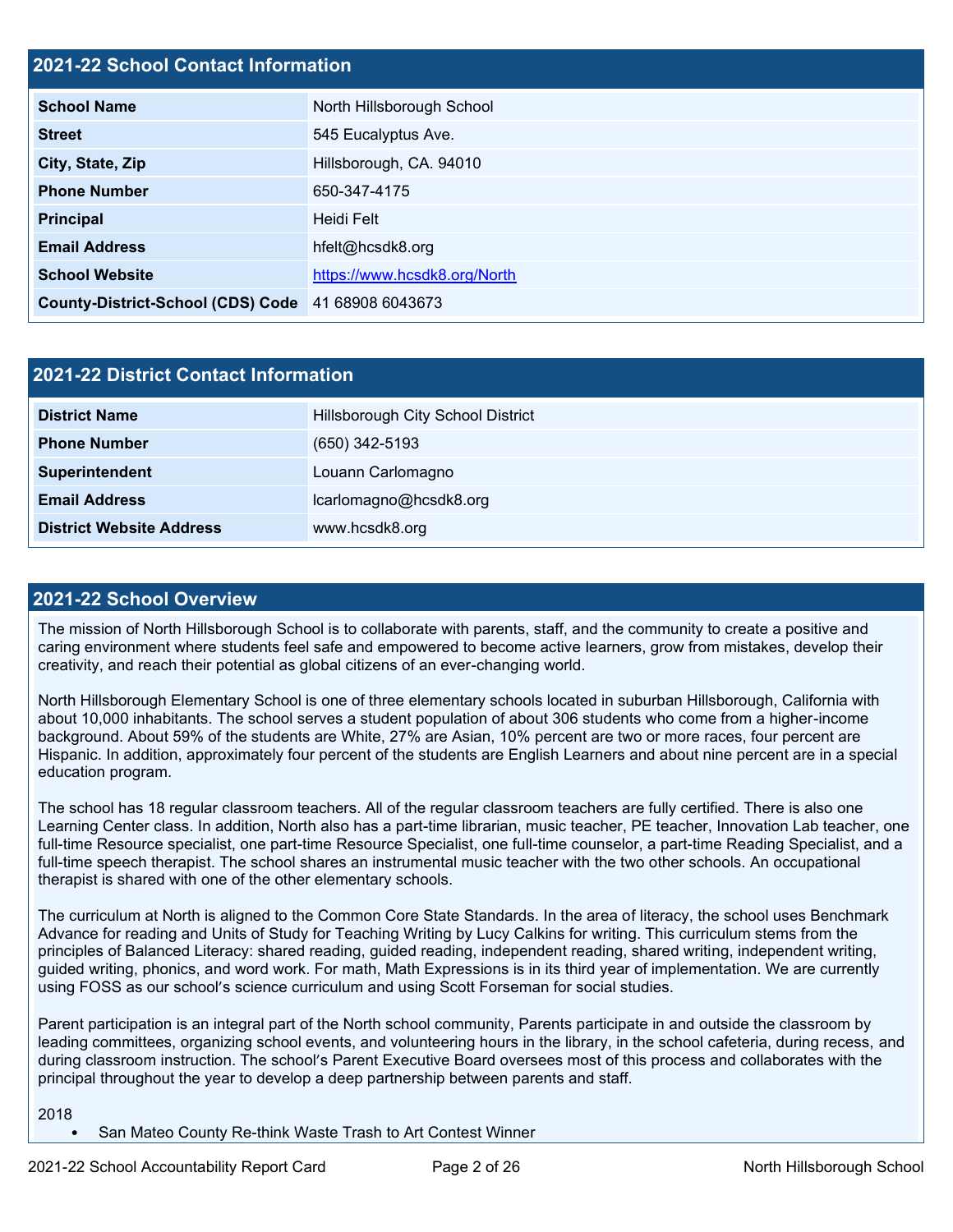### 2017

- California Distinguished School Award
- Katie Jones, North School Teacher, Teacher Outstanding for Nurturing Youth (TONY) Award

### 2015

• San Mateo County School Boards Association J. Russell Kent Award for fifth-grade leadership program entitled SEAL: Student Engagement and Applied Leadership

### 2014

- California Distinguished School Award
- California Distinguished School Supplemental Physical Activity and Nutrition Award

### 2013

- Li Moon, North School Resource Specialist Teacher: Community Care Award Recipient Presented by the Associated Parents' Group of Hillsborough Schools
- San Mateo County School Boards Association J. Russell Kent Award for the North School "Lunch Electives" recognizing the large variety of lunchtime activities for all students

### 2012

- Alice Bliquez, North School Teacher: National Board Certification Exceptional Students
- California Business for Education and Excellence Honor Roll Recognition for outstanding academic achievements and proven student success

### 2011

• California Business for Education and Excellence – Honor Roll Recognition for outstanding academic achievements and proven student success

### 2010

- California Distinguished School Award
- California Business for Education and Excellence Honor Roll Recognition for outstanding academic achievements and proven student success

### 2009

- Kendra Kasten, North School Reading Teacher: Community Care Award Recipient Presented by the Associated Parents' Group of Hillsborough Schools
- Katie Jones, North School Teacher: National Board Certification Middle Childhood Generalist
- California Business for Education and Excellence Honor Roll Recognition for outstanding academic achievements and proven student success

### 2008

- Kay Bush, PE Specialist, recognized by the Hillsborough Board of Trustees as the T \*O\*N\*Y (Teacher of Nurturing Youth) Recipient
- California Distinguished School Honorable Mention
- California Business for Education and Excellence Honor Roll Recognition for outstanding academic achievements and proven student success

### 2007

• California Business for Education and Excellence – Honor Roll Recognition for outstanding academic achievements and proven student success

### 2006

• California Business for Education and Excellence - Honor Roll Recognition for outstanding academic achievements and proven student success

2005

• Rick Birkett, North School teacher: Community Care Award Recipient Presented by the Associated Parents' Group of Hillsborough Schools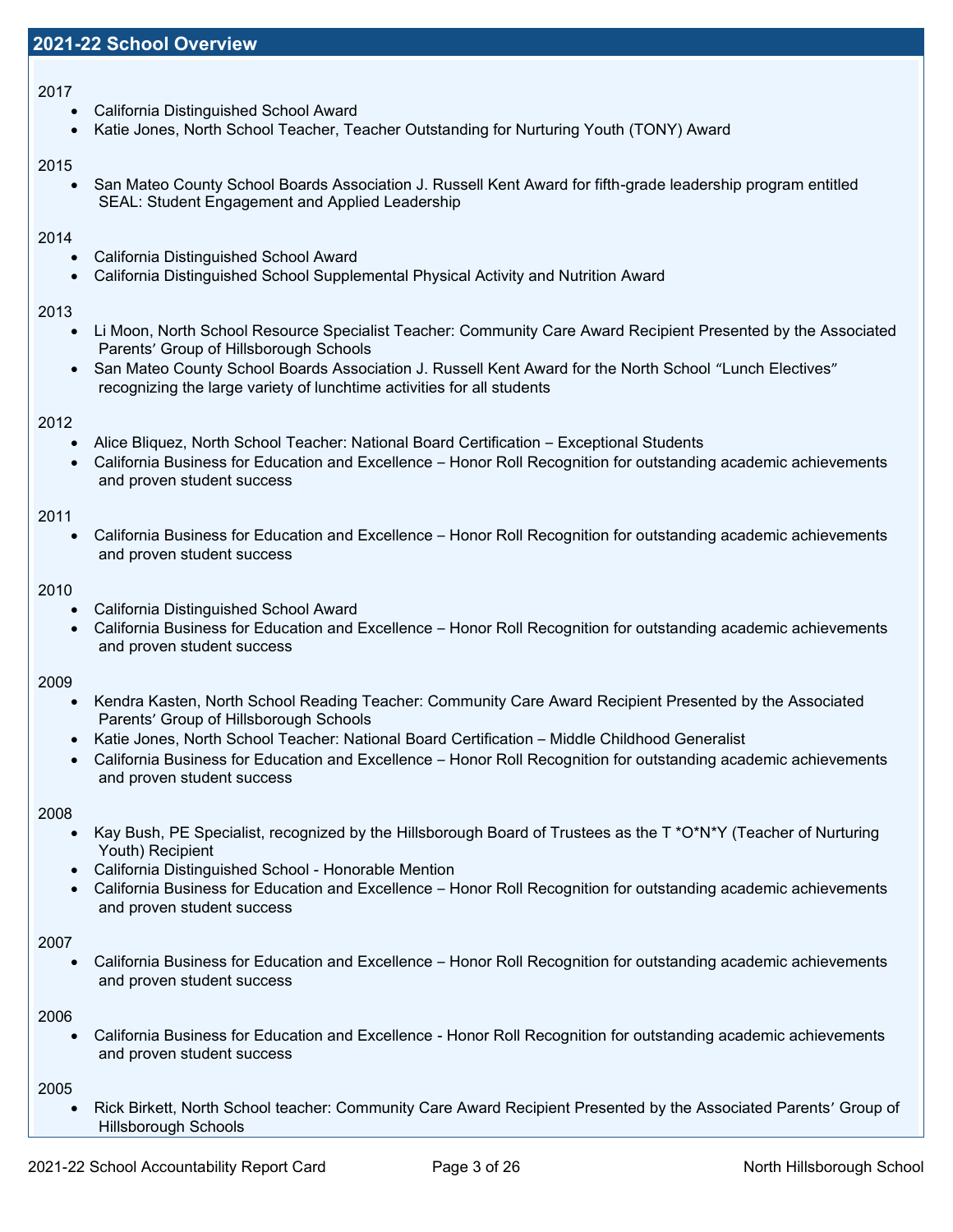2004

- California Distinguished School Award
- Robin Burns, North School 2nd Grade Teacher, recognized by the Hillsborough Board of Trustees as the T \*O\*N\*Y (Teacher of Nurturing Youth) Recipient

2003

• eRate Funds: Federally funded program that provides discounts on telecommunications and Internet access. The Universal Service Administration Company (USAC), Schools and Libraries Division sponsor this program with the goal of ensuring the benefits of telecommunications (the Internet, video conferencing, etc.) to all students.

Marcia True, North School Preschool Teacher: Community Care Award Recipient Presented by the Associated Parents' Group of Hillsborough Schools

2002

- Academic Performance Index (API) Award
- Torchbearer: Bay Area School Reform Collaborative: Change Agent

### 2001

• Blue Ribbon School Nominee

Li Moon, North School Resource Specialist Teacher, recognized by the Hillsborough Board of Trustees as the T \*O\*N\*Y (Teacher of Nurturing Youth) Recipient

2000

- California Distinguished School Award Academic Performance Index (API) Award
- San Mateo County School Boards Association J. Russell Kent Award for "A Strong Bridge" recognizing the strong partnership between the Bridge School and North Hillsborough School
- San Mateo County School Boards Association J. Russell Kent Award for "Partners in Literacy" acknowledging the inequities between the rich and poor

# **About this School**

## **2020-21 Student Enrollment by Grade Level**

| <b>Grade Level</b>      | <b>Number of Students</b> |
|-------------------------|---------------------------|
| Kindergarten            | 35                        |
| Grade 1                 | 43                        |
| Grade 2                 | 45                        |
| Grade 3                 | 41                        |
| Grade 4                 | 49                        |
| Grade 5                 | 68                        |
| <b>Total Enrollment</b> | 281                       |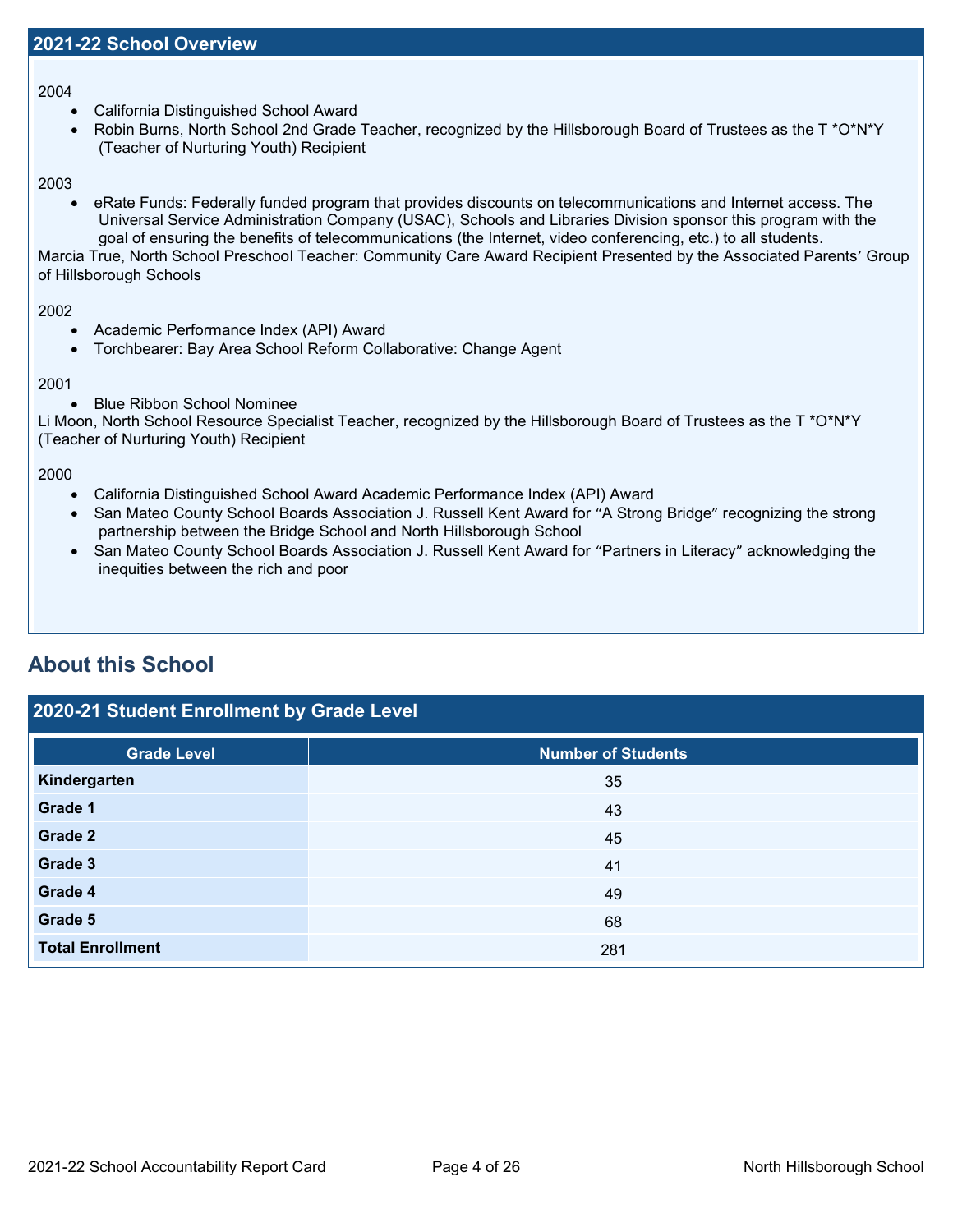### **2020-21 Student Enrollment by Student Group**

| <b>Student Group</b>                   | <b>Percent of Total Enrollment</b> |
|----------------------------------------|------------------------------------|
| Asian                                  | 31.7                               |
| <b>Filipino</b>                        | 2.5                                |
| <b>Hispanic or Latino</b>              | 6.4                                |
| Native Hawaiian or Pacific Islander    | 0.4                                |
| <b>Two or More Races</b>               | 9.6                                |
| <b>White</b>                           | 49.5                               |
| <b>English Learners</b>                | 2.1                                |
| <b>Socioeconomically Disadvantaged</b> | 4.6                                |
| <b>Students with Disabilities</b>      | 12.8                               |

**A. Conditions of Learning State Priority: Basic**

The SARC provides the following information relevant to the State priority: Basic (Priority 1):

- Degree to which teachers are appropriately assigned and fully credentialed in the subject area and for the pupils they are teaching;
- Pupils have access to standards-aligned instructional materials; and
- School facilities are maintained in good repair

Note: For more information refer to the Updated Teacher Equity Definitions web page at<https://www.cde.ca.gov/pd/ee/teacherequitydefinitions.asp>

# **2019-20 Teacher Preparation and Placement**

| <b>Authorization/Assignment</b>                                                                 | 2019-20 |
|-------------------------------------------------------------------------------------------------|---------|
| Fully (Preliminary or Clear) Credentialed for Subject and Student Placement (properly assigned) |         |
| Intern Credential Holders Properly Assigned                                                     |         |
| Teachers Without Credentials and Misassignments ("ineffective" under ESSA)                      |         |
| Credentialed Teachers Assigned Out-of-Field ("out-of-field" under ESSA)                         |         |
| Unknown                                                                                         |         |
| <b>Total Teaching Positions</b>                                                                 |         |

Note: The data in this table is based on Full Time Equivalent (FTE) status. One FTE equals one staff member working full time; one FTE could also represent two staff members who each work 50 percent of full time. Additionally, an assignment is defined as a position that an educator is assigned to based on setting, subject, and grade level. An authorization is defined as the services that an educator is authorized to provide to students.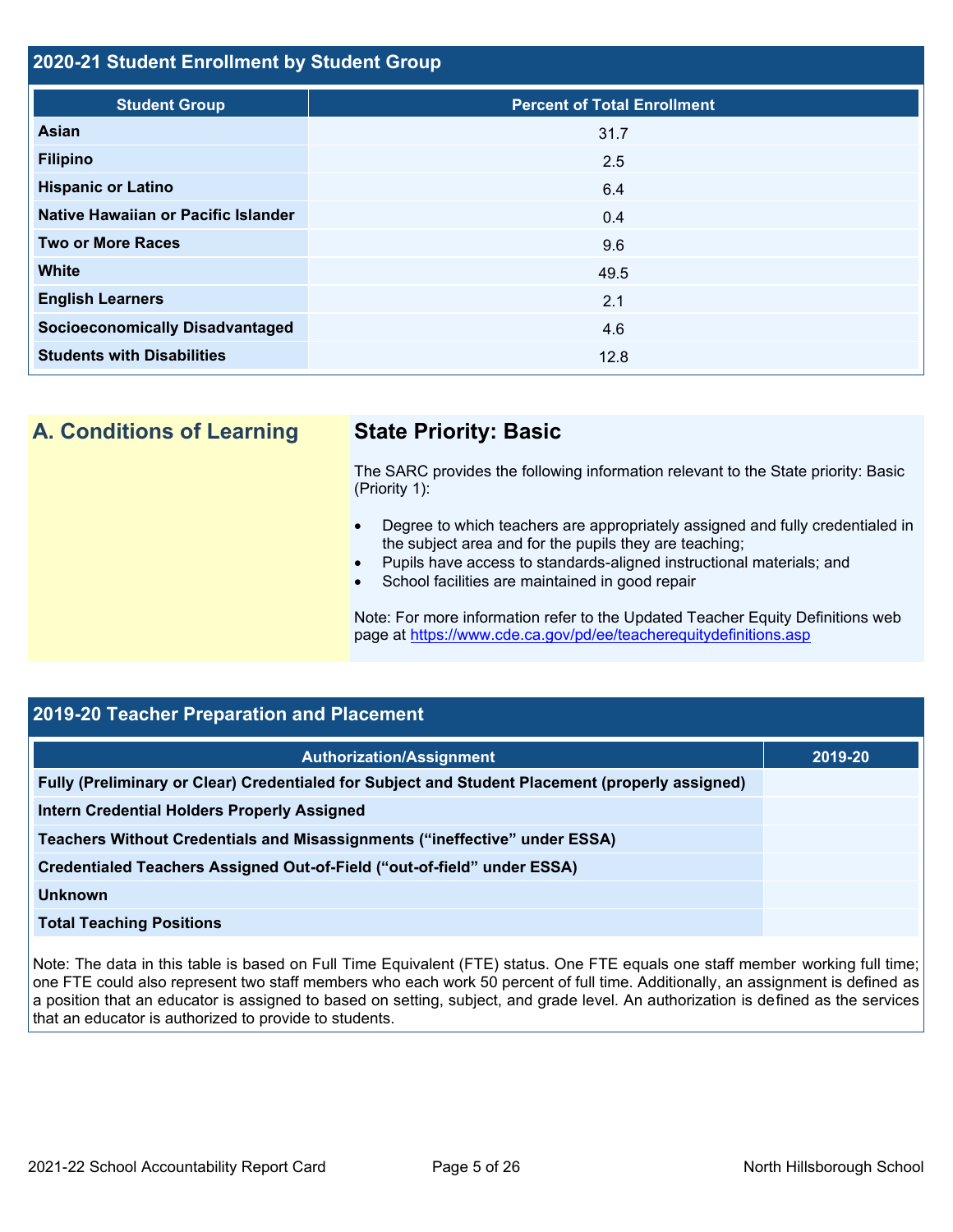### **2019-20 Teachers Without Credentials and Misassignments (considered "ineffective" under ESSA)**

| <b>Authorization/Assignment</b>                              | 2019-20 |
|--------------------------------------------------------------|---------|
| <b>Permits and Waivers</b>                                   |         |
| <b>Misassignments</b>                                        |         |
| <b>Vacant Positions</b>                                      |         |
| <b>Total Teachers Without Credentials and Misassignments</b> |         |

# **2019-20 Credentialed Teachers Assigned Out-of-Field (considered "out-of-field" under ESSA)**

| <b>Indicator</b>                                       | 2019-20 |
|--------------------------------------------------------|---------|
| Credentialed Teachers Authorized on a Permit or Waiver |         |
| <b>Local Assignment Options</b>                        |         |
| <b>Total Out-of-Field Teachers</b>                     |         |

| 2019-20 Class Assignments                                                                                                                           |         |
|-----------------------------------------------------------------------------------------------------------------------------------------------------|---------|
| <b>Indicator</b>                                                                                                                                    | 2019-20 |
| <b>Misassignments for English Learners</b><br>(a percentage of all the classes with English learners taught by teachers that are misassigned)       |         |
| No credential, permit or authorization to teach<br>(a percentage of all the classes taught by teachers with no record of an authorization to teach) |         |

# **2021-22 Quality, Currency, Availability of Textbooks and Other Instructional Materials**

Units of Study in Reading (Heinemann) and Units of Study in Writing (Heinemann) from Teachers College Reading and Writing Project in K-5 and Open Court Foundational Skills Kits for K-2 foundational literacy skills are used as supplemental curriculum for Reading/Language Arts. First Steps in Music is also used as a supplemental curriculum for Visual and Performing Arts. Quaver is used in K-5 vocal music. California Studies Weekly was purchased for all K-5 teachers to support history-social studies instruction for the 2021-2022 school year while a team engages in the instructional materials adoption process. Mystery Science is used as a bridge curriculum while a team engages in the science instructional materials adoption process.

### **Year and month in which the data were collected** December 2021

| <b>Subject</b>                | Textbooks and Other Instructional Materials/year of<br><b>Adoption</b>       | <b>From</b><br><b>Most</b><br><b>Recent</b><br><b>Adoption</b> | <b>Percent</b><br><b>Students</b><br><b>Lacking Own</b><br><b>Assigned</b><br><b>Copy</b> |
|-------------------------------|------------------------------------------------------------------------------|----------------------------------------------------------------|-------------------------------------------------------------------------------------------|
| <b>Reading/Language Arts</b>  | Benchmark Publishing - Benchmark Advance Adopted 2016                        | Yes                                                            | 0.0                                                                                       |
| <b>Mathematics</b>            | Math Expressions Houghton Mifflin Harcourt Adopted 2015                      | Yes                                                            | 0.0                                                                                       |
| <b>Science</b>                | FOSS California @2007 Delta Education Adopted 2007                           | Yes                                                            | 0.0                                                                                       |
| <b>History-Social Science</b> | History/Social Science for California Pearson/Scott Foresman<br>Adopted 2006 | Yes                                                            | 0.0                                                                                       |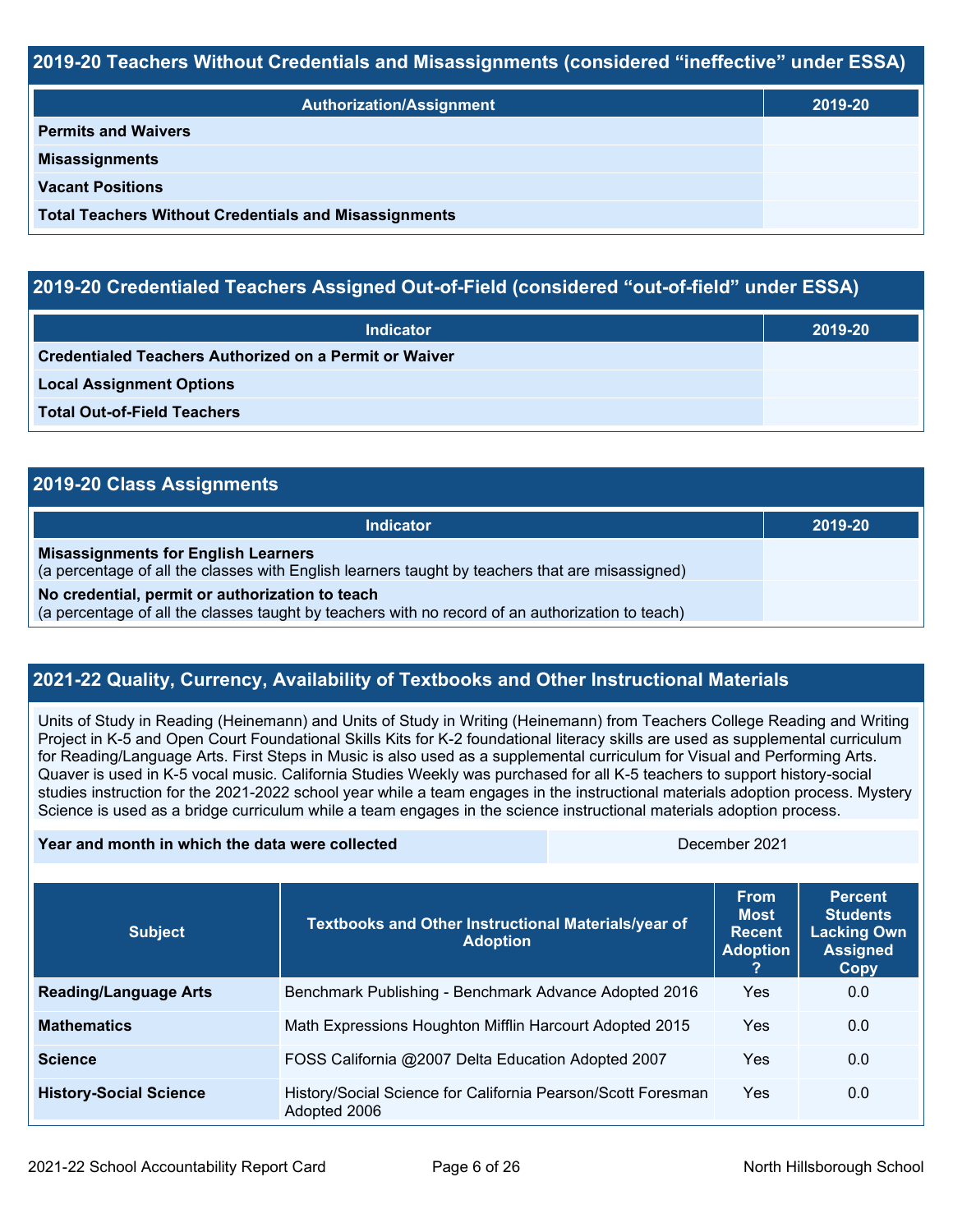| <b>Foreign Language</b>                                | District designed program Grades 4-5 for Spanish                                                                                                                                       | Yes | 0.0 |
|--------------------------------------------------------|----------------------------------------------------------------------------------------------------------------------------------------------------------------------------------------|-----|-----|
| <b>Health</b>                                          | The health standards are addressed through science, PE,<br>and general classroom instruction using Alternative Current<br>and district designed materials which support the standards. | Yes | 0.0 |
| <b>Visual and Performing Arts</b>                      | Online Learning Exchange interactive Music powered by<br>Silver Burdett in combination with district developed materials<br>to address and support standards.                          | Yes | 0.0 |
| <b>Science Laboratory Equipment</b><br>$(grades 9-12)$ |                                                                                                                                                                                        |     |     |

# **School Facility Conditions and Planned Improvements**

The Hillsborough City School District inspects all of its facilities, both buildings and grounds, yearly to determine if any major repairs are needed. The District uses a facility inspection tool developed by the State of California's Office of Public School Instruction. Inspection by Buildings and Grounds personnel of the eight emergency facility needs specified in Ed. Code 17592.72c was last completed November 2018. The results of this facility survey are available at the District Office.

In addition, the school district maintains a work order process to ensure efficient service and that emergency repairs are given the highest priority. Work orders can be prepared by a staff member, or suggested by a parent. Work orders are prioritized district-wide by the Supervisor of Buildings and Grounds. The district maintenance staff ensures that repairs necessary to keep the schools in good working order are completed in a timely manner.

Currently, all of our schools employ a full-time day custodian and a full-time night cleaning service. All classrooms, staff rooms and all student and staff restrooms are cleaned, and sanitized nightly. Cleaning schedules and duties are monitored regularly by the sites and the maintenance department to ensure safe and clean schools.

On November 5, 2002, Hillsborough voters passed a \$66.8 million Proposition 39 bond measure to finance renovation and new construction projects on all four campuses. The District has modernized, renovated, newly constructed and equipped housing to meet the instructional needs of the students. These funds, along with \$2.8 million in State School Facilities funds, were used to upgrade fire, life, safety, and accessibility standards. In addition to facilities, much needed upgrades were made to the District's telephone and voice mail system.

A new two-story building on the Crocker campus opened at the start of the 2009-10 school year. Funded by Measure B bond funds, the building includes a 95-seat science lecture hall, television studio, band room, two computer classrooms, a regular classroom, restrooms, and storage areas. Also completed was the repavement of the black top. Subsequent projects included renovation of the art and multi-purpose rooms, conversion of the old Lecture Hall into a new Science Lab classroom, paving rehabilitation of the driveway and parking lot, conversion of the old band room into a new teaching space, and improvements made to the gymnasium. During the summer of 2014, due to an increased need for teaching space, a leased portable was installed with Developer Fee funds.

During the summer of 2017, Prop 39 funding provided new LED lighting in all classrooms along with occupancy sensors. The parking lot also received new LED lighting.

In the 2019/2020 school year, the school district used remaining funds from the Measure B Bond to upgrade all schools with new data wiring, servers, switches, clocks, speakers and VOIP phones.

### **Year and month of the most recent FIT report** December 2021

| <b>System Inspected</b>                              | Rate   Rate   Rate<br>Good Fair Poor |  | <b>Repair Needed and Action Taken or Planned</b> |
|------------------------------------------------------|--------------------------------------|--|--------------------------------------------------|
| <b>Systems:</b><br>Gas Leaks, Mechanical/HVAC, Sewer | х                                    |  |                                                  |
| Interior:<br><b>Interior Surfaces</b>                | х                                    |  |                                                  |
| <b>Cleanliness:</b>                                  |                                      |  |                                                  |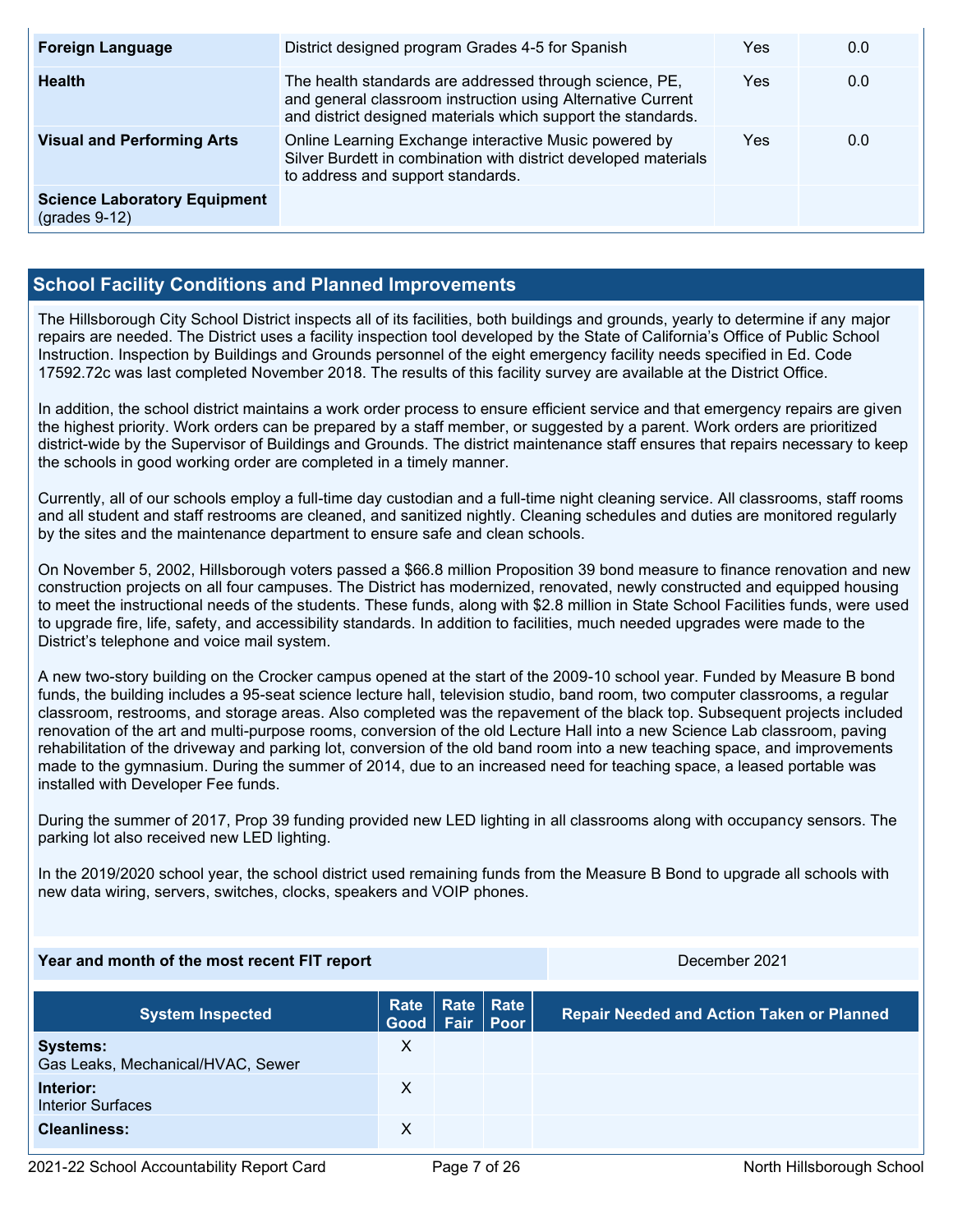| <b>School Facility Conditions and Planned Improvements</b>             |   |  |  |  |  |  |  |  |  |  |
|------------------------------------------------------------------------|---|--|--|--|--|--|--|--|--|--|
| Overall Cleanliness, Pest/Vermin Infestation                           |   |  |  |  |  |  |  |  |  |  |
| <b>Electrical</b>                                                      | X |  |  |  |  |  |  |  |  |  |
| <b>Restrooms/Fountains:</b><br>Restrooms, Sinks/ Fountains             | X |  |  |  |  |  |  |  |  |  |
| Safety:<br>Fire Safety, Hazardous Materials                            | X |  |  |  |  |  |  |  |  |  |
| Structural:<br><b>Structural Damage, Roofs</b>                         | X |  |  |  |  |  |  |  |  |  |
| External:<br>Playground/School Grounds, Windows/<br>Doors/Gates/Fences | X |  |  |  |  |  |  |  |  |  |

# **Overall Facility Rate**

| Exemplary | <b>Good</b> | Fair | Poor |
|-----------|-------------|------|------|
| ∧         |             |      |      |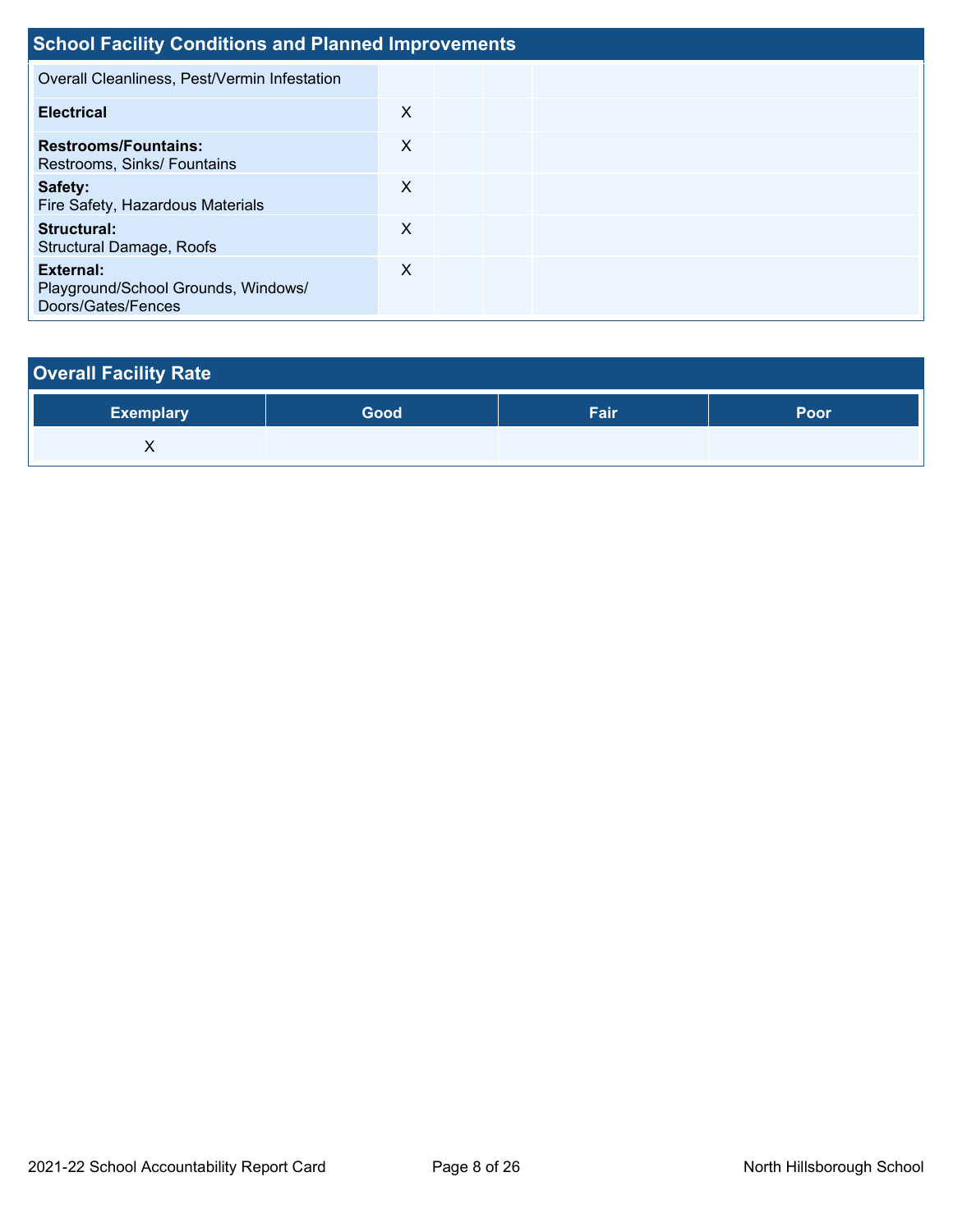# **B. Pupil Outcomes State Priority: Pupil Achievement**

The SARC provides the following information relevant to the State priority: Pupil Achievement (Priority 4):

### **Statewide Assessments**

(i.e., California Assessment of Student Performance and Progress [CAASPP] System includes the Smarter Balanced Summative Assessments for students in the general education population and the California Alternate Assessments [CAAs] for English language arts/literacy [ELA] and mathematics given in grades three through eight and grade eleven. Only eligible students may participate in the administration of the CAAs. CAAs items are aligned with alternate achievement standards, which are linked with the Common Core State Standards [CCSS] for students with the most significant cognitive disabilities).

The CAASPP System encompasses the following assessments and student participation requirements:

- 1. **Smarter Balanced Summative Assessments and CAAs for ELA** in grades three through eight and grade eleven.
- 2. **Smarter Balanced Summative Assessments and CAAs for mathematics** in grades three through eight and grade eleven.
- 3. **California Science Test (CAST) and CAAs for Science** in grades five, eight, and once in high school (i.e., grade ten, eleven, or twelve).

### **SARC Reporting in the 2020-2021 School Year Only**

Where the most viable option, LEAs were required to administer the statewide summative assessment in ELA and mathematics. Where a statewide summative assessment was not the most viable option for the LEA (or for one or more gradelevel[s] within the LEA) due to the pandemic, LEAs were allowed to report results from a different assessment that met the criteria established by the State Board of Education (SBE) on March 16, 2021. The assessments were required to be:

- Aligned with CA CCSS for ELA and mathematics;
- Available to students in grades 3 through 8, and grade 11; and
- Uniformly administered across a grade, grade span, school, or district to all eligible students.

### **Options**

Note that the CAAs could only be administered in-person following health and safety requirements. If it was not viable for the LEA to administer the CAAs in person with health and safety guidelines in place, the LEA was directed to not administer the tests. There were no other assessment options available for the CAAs. Schools administered the Smarter Balanced Summative Assessments for ELA and mathematics, other assessments that meet the SBE criteria, or a combination of both, and they could only choose one of the following:

- Smarter Balanced ELA and mathematics summative assessments;
- Other assessments meeting the SBE criteria; or
- Combination of Smarter Balanced ELA and mathematics summative assessments and other assessments.

The percentage of students who have successfully completed courses that satisfy the requirements for entrance to the University of California and the California State University, or career technical education sequences or programs of study.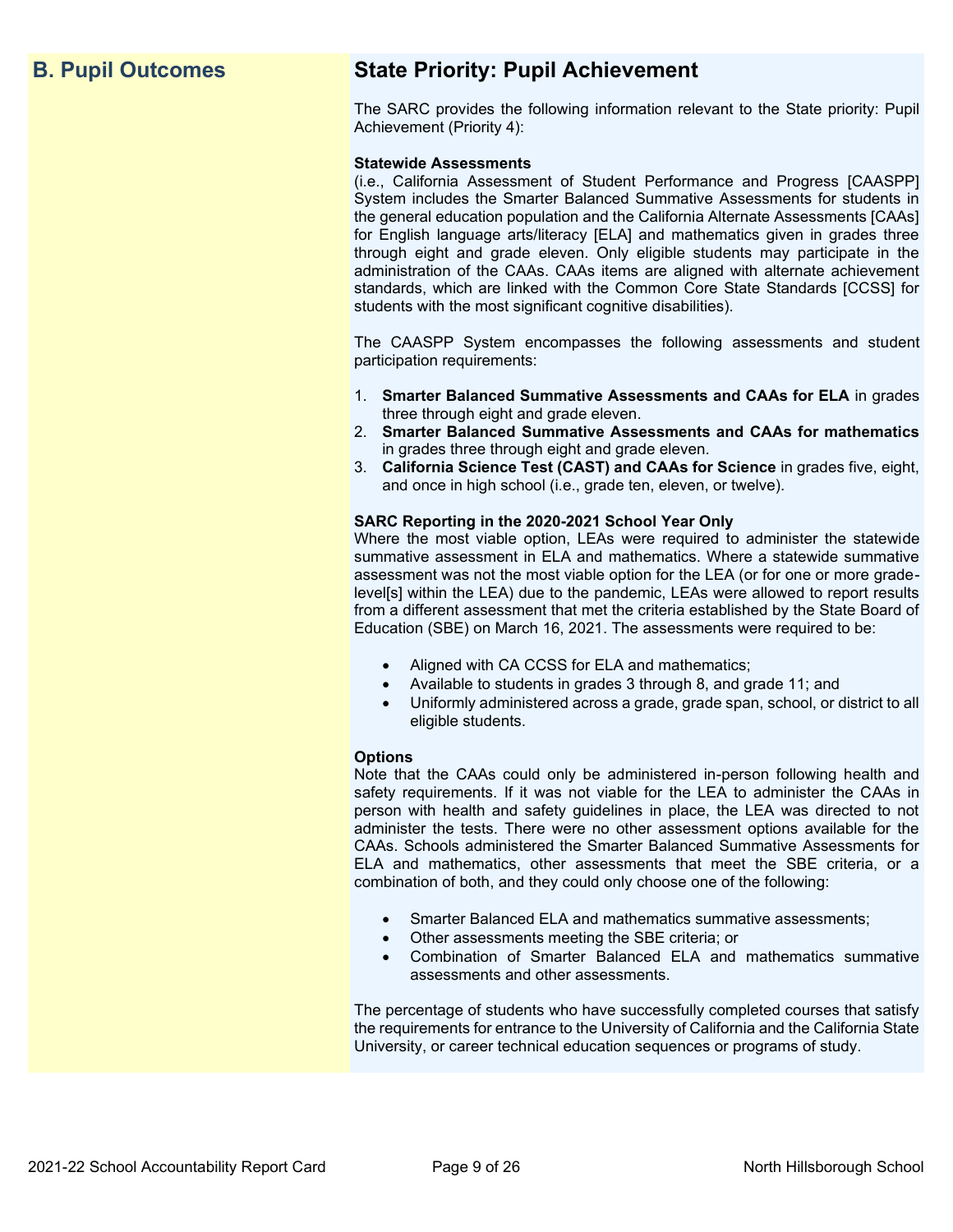### **Percentage of Students Meeting or Exceeding the State Standard on CAASPP**

This table displays CAASPP test results in ELA and mathematics for all students grades three through eight and grade eleven taking and completing a state-administered assessment.

The 2019-2020 data cells with N/A values indicate that the 2019-2020 data are not available due to the COVID-19 pandemic and resulting summative test suspension. The Executive Order N-30-20 was issued which waived the assessment, accountability, and reporting requirements for the 2019-2020 school year.

The 2020-2021 data cells have N/A values because these data are not comparable to other year data due to the COVID-19 pandemic during the 2020-2021 school year. Where the CAASPP assessments in ELA and/or mathematics is not the most viable option, the LEAs were allowed to administer local assessments. Therefore, the 2020-2021 data between school years for the school, district, state are not an accurate comparison. As such, it is inappropriate to compare results of the 2020-2021 school year to other school years.

| Subject                                                              | <b>School</b><br>2019-20 | <b>School</b><br>2020-21 | <b>District</b><br>2019-20 | <b>District</b><br>2020-21 | <b>State</b><br>2019-20 | <b>State</b><br>2020-21 |
|----------------------------------------------------------------------|--------------------------|--------------------------|----------------------------|----------------------------|-------------------------|-------------------------|
| <b>English Language Arts/Literacy</b><br>$\left($ grades 3-8 and 11) | N/A                      | N/A                      | N/A                        | N/A                        | N/A                     | N/A                     |
| <b>Mathematics</b><br>$(grades 3-8 and 11)$                          | N/A                      | N/A                      | N/A                        | N/A                        | N/A                     | N/A                     |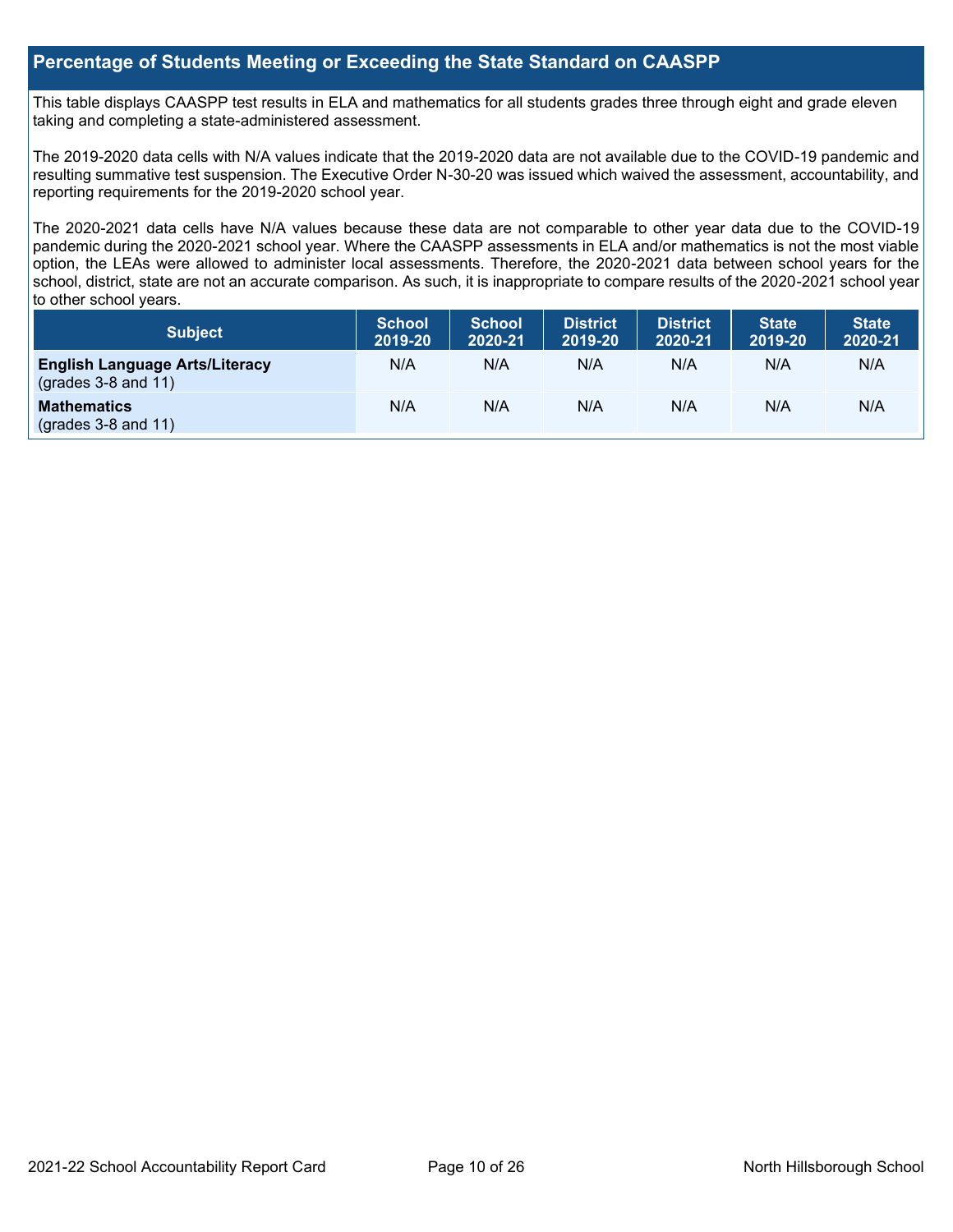# **2020-21 CAASPP Test Results in ELA by Student Group**

This table displays CAASPP test results in ELA by student group for students grades three through eight and grade eleven taking and completing a state-administered assessment. The CDE will populate this table for schools in cases where the school administered the CAASPP assessment. In cases where the school administered a local assessment instead of CAASPP, the CDE will populate this table with "NT" values, meaning this school did not test students using the CAASPP. See the local assessment(s) table for more information.

| <b>CAASPP</b><br><b>Student Groups</b>               | <b>CAASPP</b><br><b>Total</b><br><b>Enrollment</b> | <b>CAASPP</b><br><b>Number</b><br><b>Tested</b> | <b>CAASPP</b><br><b>Percent</b><br><b>Tested</b> | <b>CAASPP</b><br><b>Percent</b><br><b>Not Tested</b> | <b>CAASPP</b><br><b>Percent</b><br><b>Met or</b><br><b>Exceeded</b> |
|------------------------------------------------------|----------------------------------------------------|-------------------------------------------------|--------------------------------------------------|------------------------------------------------------|---------------------------------------------------------------------|
| <b>All Students</b>                                  | 157                                                | 154                                             | 98.09                                            | 1.91                                                 | 88.96                                                               |
| <b>Female</b>                                        | 78                                                 | 76                                              | 97.44                                            | 2.56                                                 | 96.05                                                               |
| <b>Male</b>                                          | 79                                                 | 78                                              | 98.73                                            | 1.27                                                 | 82.05                                                               |
| American Indian or Alaska Native                     | $\mathbf 0$                                        | $\mathbf 0$                                     | $\mathbf 0$                                      | $\mathbf 0$                                          | $\mathbf 0$                                                         |
| <b>Asian</b>                                         | 44                                                 | 44                                              | 100                                              | $\mathbf 0$                                          | 90.91                                                               |
| <b>Black or African American</b>                     | $\mathbf 0$                                        | $\mathbf 0$                                     | $\Omega$                                         | $\Omega$                                             | $\mathbf 0$                                                         |
| <b>Filipino</b>                                      | $- -$                                              | $\overline{\phantom{a}}$                        | --                                               | --                                                   | --                                                                  |
| <b>Hispanic or Latino</b>                            | --                                                 | $\overline{\phantom{m}}$                        | --                                               | $-$                                                  | --                                                                  |
| <b>Native Hawaiian or Pacific Islander</b>           | $\Omega$                                           | $\mathbf 0$                                     | 0                                                | $\Omega$                                             | 0                                                                   |
| <b>Two or More Races</b>                             | 19                                                 | 18                                              | 94.74                                            | 5.26                                                 | 83.33                                                               |
| <b>White</b>                                         | 85                                                 | 84                                              | 98.82                                            | 1.18                                                 | 90.48                                                               |
| <b>English Learners</b>                              | $\mathbf{0}$                                       | $\mathbf 0$                                     | $\mathbf{0}$                                     | $\mathbf{0}$                                         | $\mathbf 0$                                                         |
| <b>Foster Youth</b>                                  | $\mathbf 0$                                        | $\mathbf 0$                                     | $\mathbf{0}$                                     | $\mathbf 0$                                          | $\mathbf{0}$                                                        |
| <b>Homeless</b>                                      | $\mathbf 0$                                        | $\pmb{0}$                                       | $\mathbf 0$                                      | $\mathbf 0$                                          | $\mathbf 0$                                                         |
| <b>Military</b>                                      | $\mathbf 0$                                        | $\pmb{0}$                                       | $\mathbf{0}$                                     | 0                                                    | $\mathbf 0$                                                         |
| <b>Socioeconomically Disadvantaged</b>               | $\Omega$                                           | $\mathbf 0$                                     | $\mathbf{0}$                                     | $\Omega$                                             | 0                                                                   |
| <b>Students Receiving Migrant Education Services</b> | $\Omega$                                           | $\mathbf 0$                                     | $\Omega$                                         | 0                                                    | 0                                                                   |
| <b>Students with Disabilities</b>                    | 27                                                 | 24                                              | 88.89                                            | 11.11                                                | 66.67                                                               |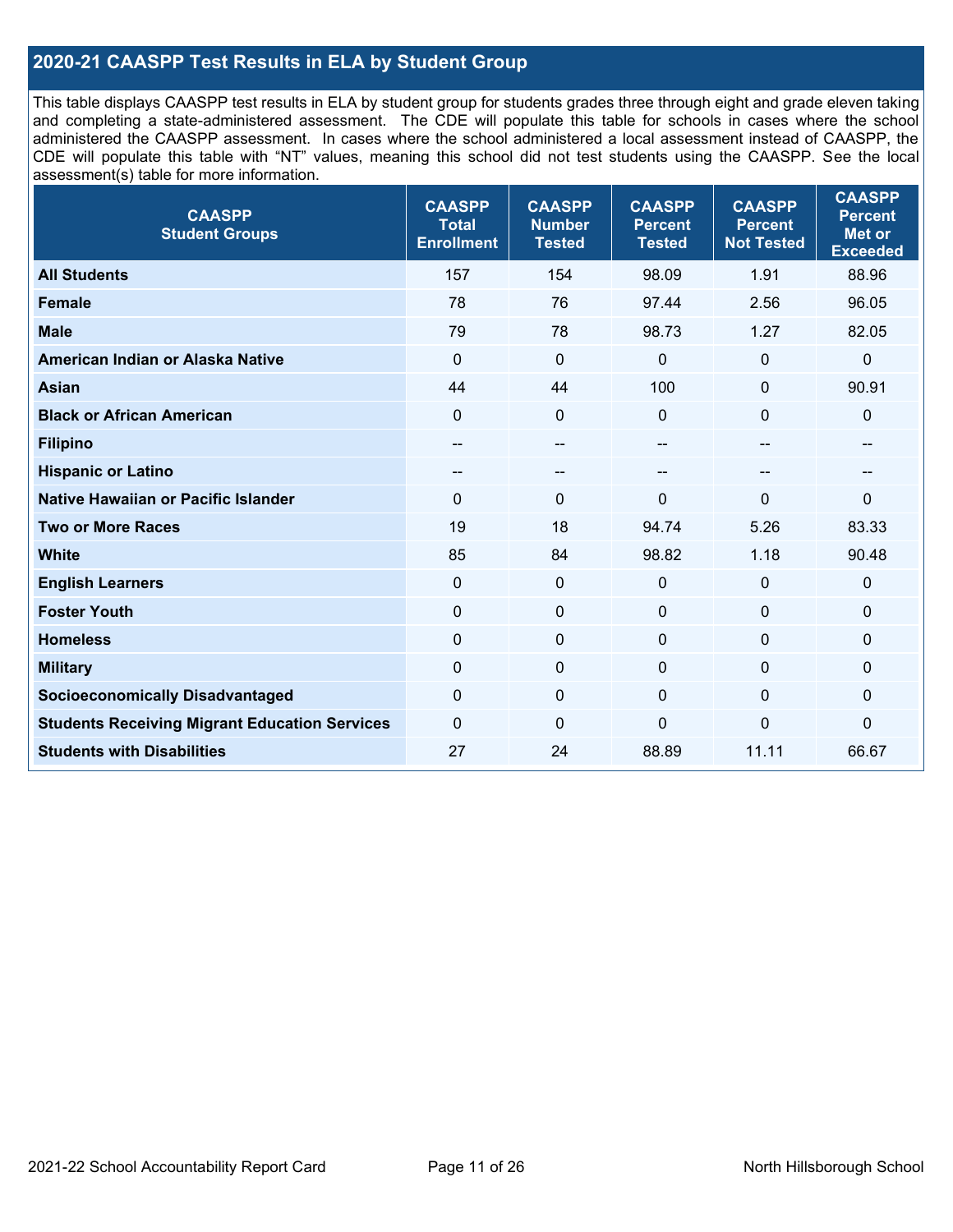# **2020-21 CAASPP Test Results in Math by Student Group**

This table displays CAASPP test results in Math by student group for students grades three through eight and grade eleven taking and completing a state-administered assessment. The CDE will populate this table for schools in cases where the school administered the CAASPP assessment. In cases where the school administered a local assessment instead of CAASPP, the CDE will populate this table with "NT" values, meaning this school did not test students using the CAASPP. See the local assessment(s) table for more information.

| <b>CAASPP</b><br><b>Student Groups</b>               | <b>CAASPP</b><br><b>Total</b><br><b>Enrollment</b> | <b>CAASPP</b><br><b>Number</b><br><b>Tested</b> | <b>CAASPP</b><br><b>Percent</b><br><b>Tested</b> | <b>CAASPP</b><br><b>Percent</b><br><b>Not Tested</b> | <b>CAASPP</b><br><b>Percent</b><br><b>Met or</b><br><b>Exceeded</b> |
|------------------------------------------------------|----------------------------------------------------|-------------------------------------------------|--------------------------------------------------|------------------------------------------------------|---------------------------------------------------------------------|
| <b>All Students</b>                                  | 157                                                | 154                                             | 98.09                                            | 1.91                                                 | 87.01                                                               |
| <b>Female</b>                                        | 78                                                 | 76                                              | 97.44                                            | 2.56                                                 | 90.79                                                               |
| <b>Male</b>                                          | 79                                                 | 78                                              | 98.73                                            | 1.27                                                 | 83.33                                                               |
| American Indian or Alaska Native                     | $\mathbf 0$                                        | $\mathbf 0$                                     | 0                                                | $\mathbf 0$                                          | $\mathbf 0$                                                         |
| <b>Asian</b>                                         | 44                                                 | 44                                              | 100.00                                           | 0.00                                                 | 90.91                                                               |
| <b>Black or African American</b>                     | $\mathbf{0}$                                       | $\mathbf 0$                                     | $\Omega$                                         | $\Omega$                                             | $\mathbf 0$                                                         |
| <b>Filipino</b>                                      | --                                                 | --                                              | --                                               | --                                                   | --                                                                  |
| <b>Hispanic or Latino</b>                            | --                                                 | --                                              | --                                               | --                                                   | $\qquad \qquad -$                                                   |
| <b>Native Hawaiian or Pacific Islander</b>           | $\mathbf{0}$                                       | $\mathbf 0$                                     | $\Omega$                                         | $\Omega$                                             | $\pmb{0}$                                                           |
| <b>Two or More Races</b>                             | 19                                                 | 18                                              | 94.74                                            | 5.26                                                 | 88.89                                                               |
| <b>White</b>                                         | 85                                                 | 84                                              | 98.82                                            | 1.18                                                 | 84.52                                                               |
| <b>English Learners</b>                              | $\mathbf{0}$                                       | $\mathbf 0$                                     | 0                                                | $\mathbf 0$                                          | $\mathbf 0$                                                         |
| <b>Foster Youth</b>                                  | $\mathbf 0$                                        | $\mathbf 0$                                     | $\Omega$                                         | $\Omega$                                             | $\mathbf 0$                                                         |
| <b>Homeless</b>                                      | $\mathbf 0$                                        | $\mathbf 0$                                     | $\mathbf 0$                                      | $\Omega$                                             | $\mathbf 0$                                                         |
| <b>Military</b>                                      | $\mathbf 0$                                        | $\pmb{0}$                                       | $\mathbf 0$                                      | 0                                                    | $\pmb{0}$                                                           |
| <b>Socioeconomically Disadvantaged</b>               | $\mathbf{0}$                                       | 0                                               | $\Omega$                                         | $\mathbf 0$                                          | $\mathbf 0$                                                         |
| <b>Students Receiving Migrant Education Services</b> | $\mathbf 0$                                        | 0                                               | 0                                                | $\mathbf 0$                                          | 0                                                                   |
| <b>Students with Disabilities</b>                    | 27                                                 | 24                                              | 88.89                                            | 11.11                                                | 50.00                                                               |

## **2020-21 Local Assessment Test Results in ELA by Student Group**

This table displays Local Assessment test results in ELA by student group for students grades three through eight and grade eleven. LEAs/schools will populate this table for schools in cases where the school administered a local assessment. In cases where the school administered the CAASPP assessment, LEAs/schools will populate this table with "N/A" values in all cells, meaning this table is Not Applicable for this school.

| N/A<br><b>Student Groups</b>     | N/A<br><b>Total</b><br><b>Enrollment</b> | N/A<br><b>Number</b><br><b>Tested</b> | N/A<br><b>Percent</b><br><b>Tested</b> | N/A<br>Percent<br><b>Not Tested</b> | N/A<br><b>Percent</b><br><b>At or Above</b><br><b>Grade Level</b> |
|----------------------------------|------------------------------------------|---------------------------------------|----------------------------------------|-------------------------------------|-------------------------------------------------------------------|
| <b>All Students</b>              | N/A                                      | N/A                                   | N/A                                    | N/A                                 | N/A                                                               |
| Female                           | N/A                                      | N/A                                   | N/A                                    | N/A                                 | N/A                                                               |
| <b>Male</b>                      | N/A                                      | N/A                                   | N/A                                    | N/A                                 | N/A                                                               |
| American Indian or Alaska Native | N/A                                      | N/A                                   | N/A                                    | N/A                                 | N/A                                                               |
| <b>Asian</b>                     | N/A                                      | N/A                                   | N/A                                    | N/A                                 | N/A                                                               |

2021-22 School Accountability Report Card **Page 12 of 26 North Hillsborough School** Page 12 of 26 North Hillsborough School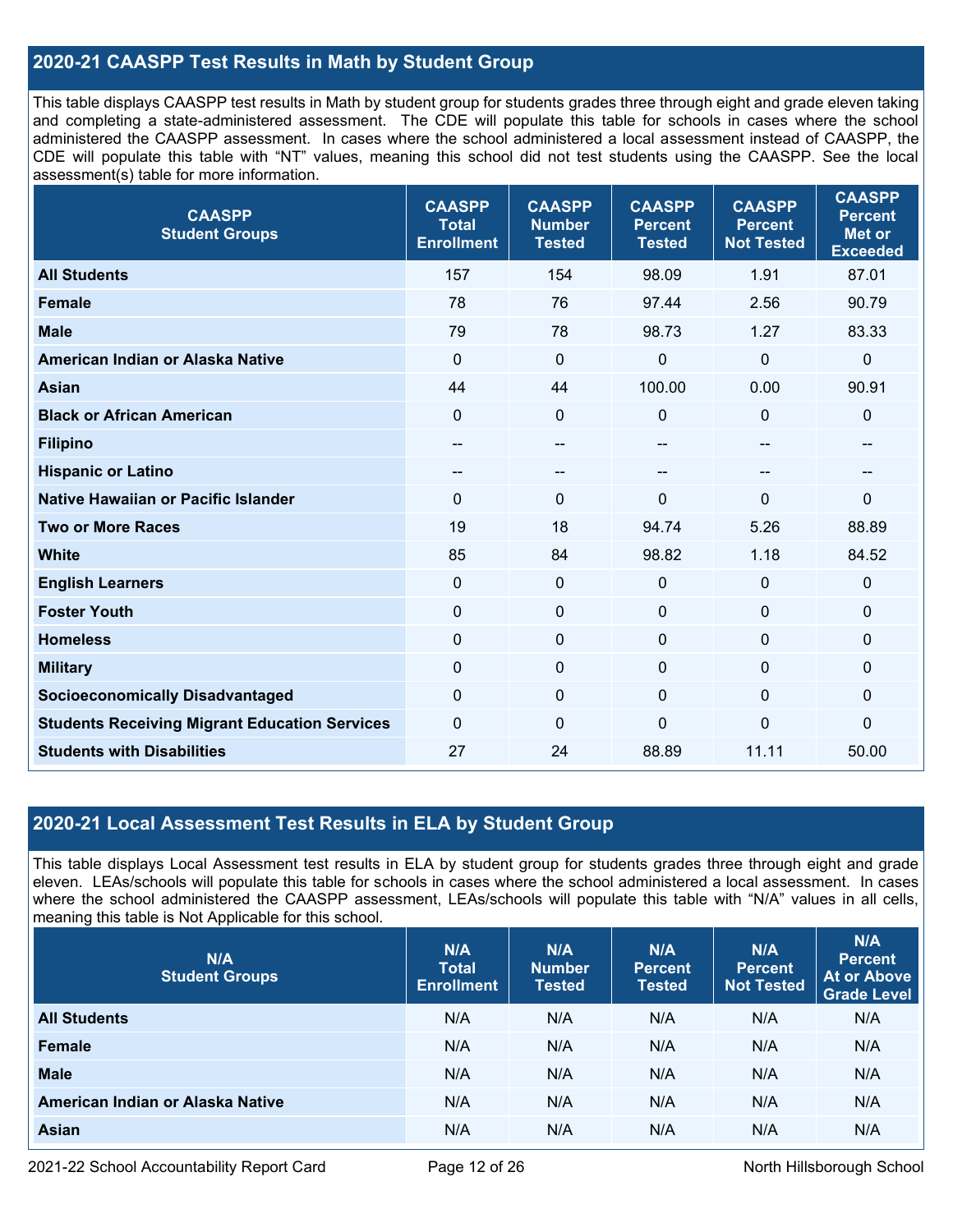| <b>Black or African American</b>                                                           | N/A | N/A | N/A | N/A | N/A |
|--------------------------------------------------------------------------------------------|-----|-----|-----|-----|-----|
| <b>Filipino</b>                                                                            | N/A | N/A | N/A | N/A | N/A |
| <b>Hispanic or Latino</b>                                                                  | N/A | N/A | N/A | N/A | N/A |
| Native Hawaiian or Pacific Islander                                                        | N/A | N/A | N/A | N/A | N/A |
| <b>Two or More Races</b>                                                                   | N/A | N/A | N/A | N/A | N/A |
| <b>White</b>                                                                               | N/A | N/A | N/A | N/A | N/A |
| <b>English Learners</b>                                                                    | N/A | N/A | N/A | N/A | N/A |
| <b>Foster Youth</b>                                                                        | N/A | N/A | N/A | N/A | N/A |
| <b>Homeless</b>                                                                            | N/A | N/A | N/A | N/A | N/A |
| <b>Military</b>                                                                            | N/A | N/A | N/A | N/A | N/A |
| <b>Socioeconomically Disadvantaged</b>                                                     | N/A | N/A | N/A | N/A | N/A |
| <b>Students Receiving Migrant Education Services</b>                                       | N/A | N/A | N/A | N/A | N/A |
| <b>Students with Disabilities</b>                                                          | N/A | N/A | N/A | N/A | N/A |
| *At or above the grade-level standard in the context of the local assessment administered. |     |     |     |     |     |

# **2020-21 Local Assessment Test Results in Math by Student Group**

This table displays Local Assessment test results in Math by student group for students grades three through eight and grade eleven. LEAs/schools will populate this table for schools in cases where the school administered a local assessment. In cases where the school administered the CAASPP assessment, LEAs/schools will populate this table with "N/A" values in all cells, meaning this table is Not Applicable for this school.

| N/A<br><b>Student Groups</b>                         | N/A<br><b>Total</b><br><b>Enrollment</b> | N/A<br><b>Number</b><br><b>Tested</b> | N/A<br><b>Percent</b><br><b>Tested</b> | N/A<br><b>Percent</b><br><b>Not Tested</b> | N/A<br><b>Percent</b><br><b>At or Above</b><br><b>Grade Level</b> |
|------------------------------------------------------|------------------------------------------|---------------------------------------|----------------------------------------|--------------------------------------------|-------------------------------------------------------------------|
| <b>All Students</b>                                  | N/A                                      | N/A                                   | N/A                                    | N/A                                        | N/A                                                               |
| <b>Female</b>                                        | N/A                                      | N/A                                   | N/A                                    | N/A                                        | N/A                                                               |
| <b>Male</b>                                          | N/A                                      | N/A                                   | N/A                                    | N/A                                        | N/A                                                               |
| American Indian or Alaska Native                     | N/A                                      | N/A                                   | N/A                                    | N/A                                        | N/A                                                               |
| <b>Asian</b>                                         | N/A                                      | N/A                                   | N/A                                    | N/A                                        | N/A                                                               |
| <b>Black or African American</b>                     | N/A                                      | N/A                                   | N/A                                    | N/A                                        | N/A                                                               |
| <b>Filipino</b>                                      | N/A                                      | N/A                                   | N/A                                    | N/A                                        | N/A                                                               |
| <b>Hispanic or Latino</b>                            | N/A                                      | N/A                                   | N/A                                    | N/A                                        | N/A                                                               |
| Native Hawaiian or Pacific Islander                  | N/A                                      | N/A                                   | N/A                                    | N/A                                        | N/A                                                               |
| <b>Two or More Races</b>                             | N/A                                      | N/A                                   | N/A                                    | N/A                                        | N/A                                                               |
| <b>White</b>                                         | N/A                                      | N/A                                   | N/A                                    | N/A                                        | N/A                                                               |
| <b>English Learners</b>                              | N/A                                      | N/A                                   | N/A                                    | N/A                                        | N/A                                                               |
| <b>Foster Youth</b>                                  | N/A                                      | N/A                                   | N/A                                    | N/A                                        | N/A                                                               |
| <b>Homeless</b>                                      | N/A                                      | N/A                                   | N/A                                    | N/A                                        | N/A                                                               |
| <b>Military</b>                                      | N/A                                      | N/A                                   | N/A                                    | N/A                                        | N/A                                                               |
| <b>Socioeconomically Disadvantaged</b>               | N/A                                      | N/A                                   | N/A                                    | N/A                                        | N/A                                                               |
| <b>Students Receiving Migrant Education Services</b> | N/A                                      | N/A                                   | N/A                                    | N/A                                        | N/A                                                               |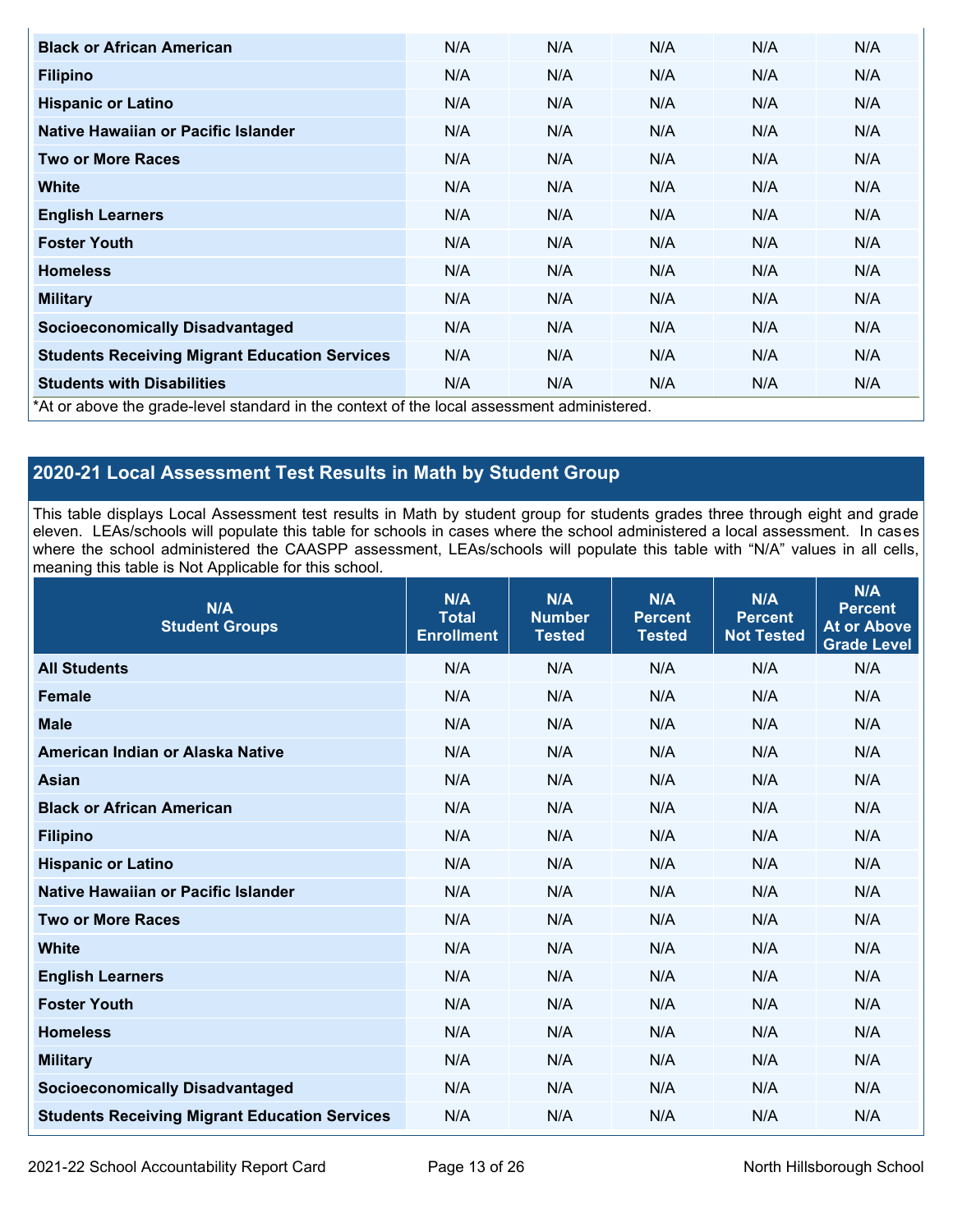| <b>Students with Disabilities</b>                                                           | N/A | N/A | N/A | N/A | N/A |  |  |
|---------------------------------------------------------------------------------------------|-----|-----|-----|-----|-----|--|--|
| *At as above the escale level standard in the context of the local accordinate admissioned. |     |     |     |     |     |  |  |

\*At or above the grade-level standard in the context of the local assessment administered.

### **CAASPP Test Results in Science for All Students**

This table displays the percentage of all students grades five, eight, and High School meeting or exceeding the State Standard.

The 2019-2020 data cells with N/A values indicate that the 2019-2020 data are not available due to the COVID-19 pandemic and resulting summative testing suspension. The Executive Order N-30-20 was issued which waived the assessment, accountability, and reporting requirements for the 2019-2020 school year.

For any 2020-2021 data cells with N/T values indicate that this school did not test students using the CAASPP Science.

| <b>Subject</b>                           | <b>School</b> | <b>School</b> | District | <b>District</b> | <b>State</b> | <b>State</b> |
|------------------------------------------|---------------|---------------|----------|-----------------|--------------|--------------|
|                                          | 2019-20       | 2020-21       | 2019-20  | 2020-21         | 2019-20      | 2020-21      |
| Science<br>(grades 5, 8 and high school) | N/A           | 56.92         | N/A      | 67.56           | N/A          | 28.72        |

## **2020-21 CAASPP Test Results in Science by Student Group**

This table displays CAASPP test results in Science by student group for students grades five, eight, and High School. For any data cells with N/T values indicate that this school did not test students using the CAASPP Science.

| <b>Student Group</b>                                 | <b>Total</b><br><b>Enrollment</b> | <b>Number</b><br><b>Tested</b> | <b>Percent</b><br><b>Tested</b> | <b>Percent</b><br><b>Not Tested</b> | <b>Percent</b><br><b>Met or</b><br><b>Exceeded</b> |
|------------------------------------------------------|-----------------------------------|--------------------------------|---------------------------------|-------------------------------------|----------------------------------------------------|
| <b>All Students</b>                                  | 66                                | 65                             | 98.48                           | 1.52                                | 56.92                                              |
| <b>Female</b>                                        | 32                                | 31                             | 96.88                           |                                     |                                                    |
| <b>Male</b>                                          | 34                                | 34                             | 100.00                          |                                     |                                                    |
| American Indian or Alaska Native                     | 0                                 | 0                              | $\mathbf 0$                     | $\Omega$                            | $\mathbf 0$                                        |
| <b>Asian</b>                                         | 21                                | 21                             | 100.00                          | 0.00                                | 52.38                                              |
| <b>Black or African American</b>                     | 0                                 | $\pmb{0}$                      | $\mathbf 0$                     | $\Omega$                            | $\mathbf 0$                                        |
| <b>Filipino</b>                                      | $\Omega$                          | $\mathbf 0$                    | 0                               | $\Omega$                            | $\mathbf 0$                                        |
| <b>Hispanic or Latino</b>                            | $\sim$                            | $\qquad \qquad -$              | $\overline{\phantom{a}}$        | $\hspace{0.05cm}$                   | --                                                 |
| Native Hawaiian or Pacific Islander                  | $\Omega$                          | $\mathbf 0$                    | $\Omega$                        | $\mathbf 0$                         | $\mathbf{0}$                                       |
| <b>Two or More Races</b>                             | --                                | --                             |                                 | --                                  |                                                    |
| <b>White</b>                                         | 36                                | 36                             | 100.00                          | 0.00                                | 58.33                                              |
| <b>English Learners</b>                              | $\Omega$                          | $\mathbf 0$                    | $\mathbf 0$                     | 0                                   | $\mathbf 0$                                        |
| <b>Foster Youth</b>                                  | 0                                 | $\pmb{0}$                      | $\mathbf 0$                     | $\mathbf 0$                         | $\mathbf 0$                                        |
| <b>Homeless</b>                                      | 0                                 | $\mathbf 0$                    | $\mathbf 0$                     | $\Omega$                            | $\mathbf 0$                                        |
| <b>Military</b>                                      | 0                                 | 0                              | 0                               | $\Omega$                            | $\mathbf 0$                                        |
| <b>Socioeconomically Disadvantaged</b>               | $\Omega$                          | $\mathbf 0$                    | $\Omega$                        | $\Omega$                            | $\mathbf{0}$                                       |
| <b>Students Receiving Migrant Education Services</b> | 0                                 | $\mathbf 0$                    | $\Omega$                        | $\Omega$                            | $\mathbf{0}$                                       |
| <b>Students with Disabilities</b>                    | --                                | --                             |                                 | --                                  | --                                                 |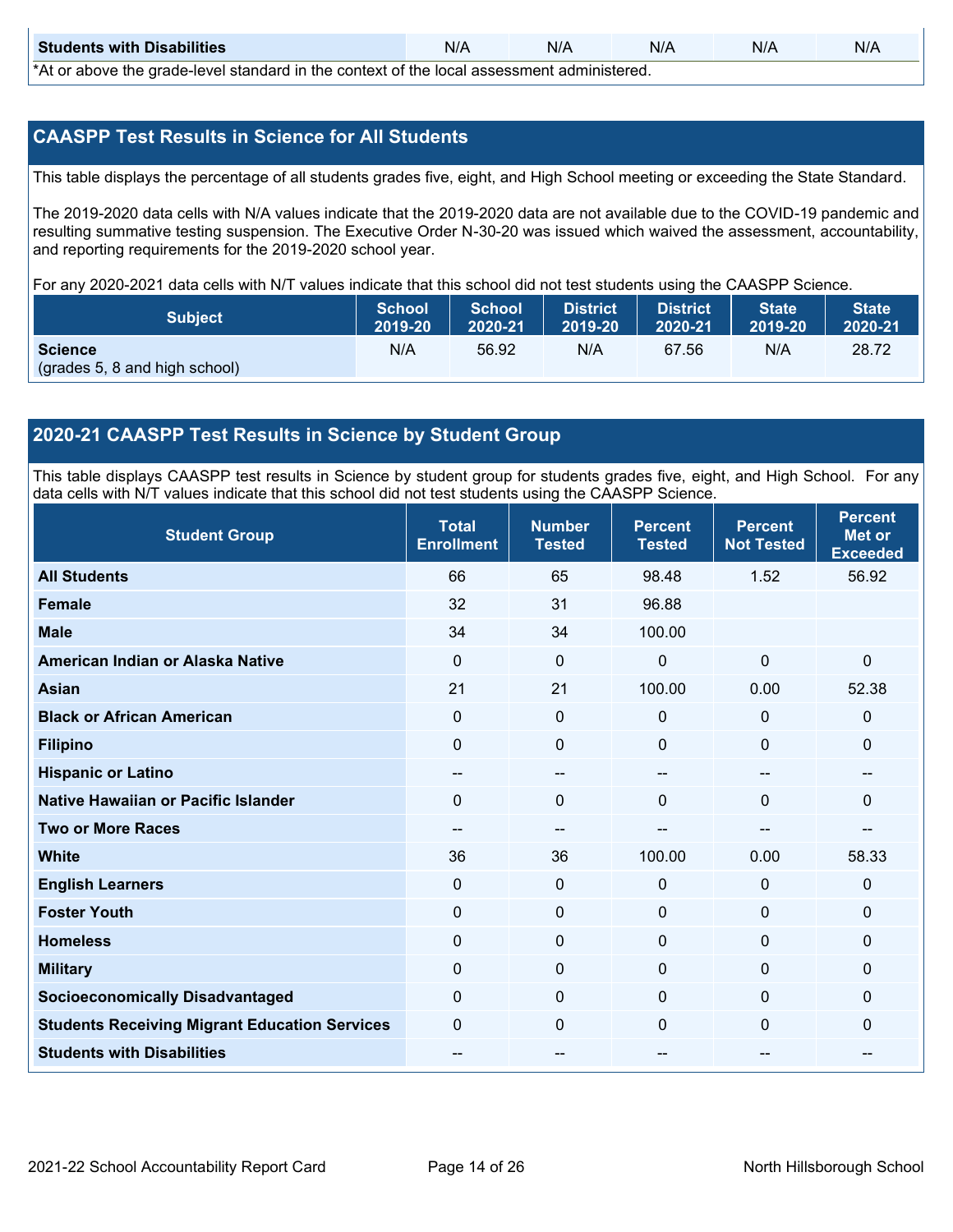# **B. Pupil Outcomes State Priority: Other Pupil Outcomes**

The SARC provides the following information relevant to the State priority: Other Pupil Outcomes (Priority 8): Pupil outcomes in the subject area of physical education.

## **2020-21 California Physical Fitness Test Results**

Due to the COVID-19 crisis, the Physical Fitness Test was suspended during the 2020-2021 school year and therefore no data are reported and each cell in this table is populated with "N/A."

| <b>Grade Level</b> | <b>Four of Six Fitness Standards</b> | <b>Five of Six Fitness Standards</b> | Percentage of Students Meeting   Percentage of Students Meeting   Percentage of Students Meeting  <br><b>Six of Six Fitness Standards</b> |
|--------------------|--------------------------------------|--------------------------------------|-------------------------------------------------------------------------------------------------------------------------------------------|
| Grade 5            | N/A                                  | N/A                                  | N/A                                                                                                                                       |
| Grade 7            | N/A                                  | N/A                                  | N/A                                                                                                                                       |
| Grade 9            | N/A                                  | N/A                                  | N/A                                                                                                                                       |

# **C. Engagement State Priority: Parental Involvement**

The SARC provides the following information relevant to the State priority: Parental Involvement (Priority 3): Efforts the school district makes to seek parent input in making decisions regarding the school district and at each school site.

### **2021-22 Opportunities for Parental Involvement**

Opportunities for parental involvement in the district and at the school site are abundant. Our parents have always given generously of their time, attention, and money. Their efforts mean far more than the material benefits they bring; they make our students and teachers feel valued and important. Such feelings contribute directly to our educational excellence.

In the 2021-2022 school year, parents and other community volunteers contributed thousands of hours directly to North School in the classrooms, in the library, helping with hot lunch, serving on committees, and assisting with special projects. Parent volunteers shelve, check-out and check-in library books, and help organize and run the Book Fair. Parents and community members speak to classes, read stories to young children, and share their occupational or scientific expertise. Through organizations such as the Parent Group and the School Site Council, parents learn about activities at the school and set goals to raise student achievement and continually improve the school.

At the district level, thousands of additional volunteer hours are given to fund-raising events, sponsored by the Hillsborough Schools Foundation. Such events include the general campaign, tennis luncheon, and dinner dance. The Hillsborough Schools Foundation provides funds annually to the district in order to enhance the already excellent educational programs. These contributions allow us to enrich our student's educational lives, and to be able to continually look for ways to be even better.

Parents and community members have also continuously supported the schools through their votes: In June of 1988 and again in 1992, the community passed parcel tax measures in order to maintain school quality. In November of 2002, the community of Hillsborough passed Measure B, a \$66.8 million dollar school bond measure for the purpose of modernizing, renovating, and adding facilities as needed at our four school sites. Measure B was a Proposition 39 bond requiring a 55% majority to pass. All members of the school community worked hard to inform the voters about the need for the measure. In response, the community showed its strong support for our schools by passing the Measure with a 66.45% majority vote.

Parents are kept well informed about the school, especially during the pandemic, through the school e-newsletters, Konstella, social media, Remote Independent Study, district and Board of Trustees meetings, calendars, web pages, parent group meetings, parent education events, as well as parent-teacher conferences. Any parent wishing to contribute time, expertise, or money to the schools has ample opportunity and should start by contacting the school site parent group president or a member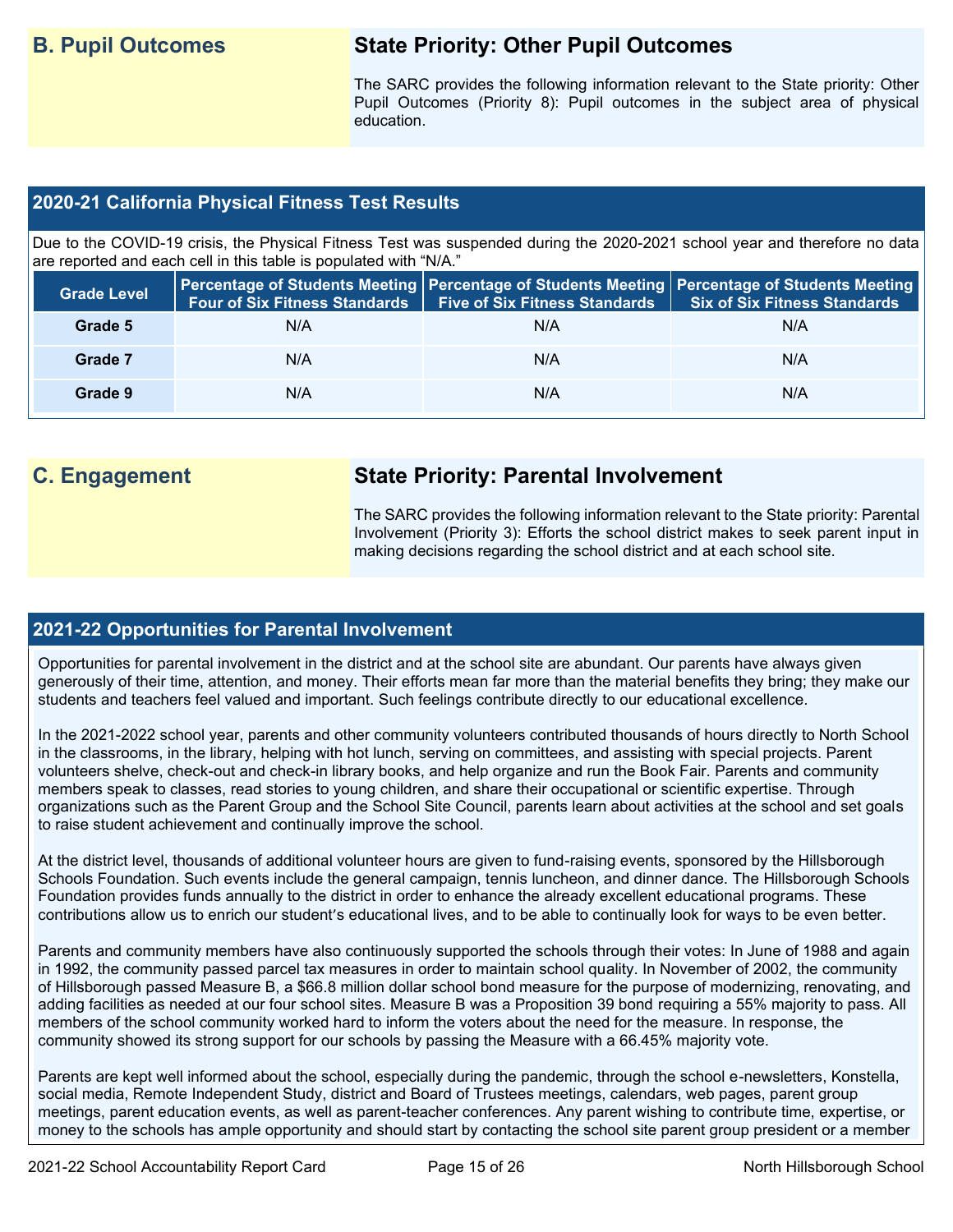# **2021-22 Opportunities for Parental Involvement**

of the Hillsborough School's Foundation. Information is also available on the district website: [http://www.hcsdk8.org](http://www.hcsdk8.org/) which has links to all school websites as well as the foundation.

# **2020-21 Chronic Absenteeism by Student Group**

| <b>Student Group</b>                                 | <b>Cumulative</b><br><b>Enrollment</b> | <b>Chronic</b><br><b>Absenteeism</b><br><b>Eligible Enrollment</b> | <b>Chronic</b><br><b>Absenteeism</b><br><b>Count</b> | <b>Chronic</b><br><b>Absenteeism</b><br><b>Rate</b> |
|------------------------------------------------------|----------------------------------------|--------------------------------------------------------------------|------------------------------------------------------|-----------------------------------------------------|
| <b>All Students</b>                                  | 290                                    | 290                                                                | 5                                                    | 1.7                                                 |
| <b>Female</b>                                        | 136                                    | 136                                                                | 3                                                    | 2.2                                                 |
| <b>Male</b>                                          | 154                                    | 154                                                                | $\overline{2}$                                       | 1.3                                                 |
| American Indian or Alaska Native                     | $\Omega$                               | $\mathbf{0}$                                                       | $\Omega$                                             | 0.0                                                 |
| Asian                                                | 89                                     | 89                                                                 | 1                                                    | 1.1                                                 |
| <b>Black or African American</b>                     | $\Omega$                               | 0                                                                  | $\Omega$                                             | 0.0                                                 |
| <b>Filipino</b>                                      | 7                                      | 7                                                                  | 0                                                    | 0.0                                                 |
| <b>Hispanic or Latino</b>                            | 18                                     | 18                                                                 | $\Omega$                                             | 0.0                                                 |
| Native Hawaiian or Pacific Islander                  | 1                                      | $\mathbf{1}$                                                       | 0                                                    | 0.0                                                 |
| <b>Two or More Races</b>                             | 28                                     | 28                                                                 | 1                                                    | 3.6                                                 |
| <b>White</b>                                         | 146                                    | 146                                                                | 3                                                    | 2.1                                                 |
| <b>English Learners</b>                              | 6                                      | 6                                                                  | 1                                                    | 16.7                                                |
| <b>Foster Youth</b>                                  | $\Omega$                               | $\Omega$                                                           | $\Omega$                                             | 0.0                                                 |
| <b>Homeless</b>                                      | $\Omega$                               | $\mathbf{0}$                                                       | $\Omega$                                             | 0.0                                                 |
| <b>Socioeconomically Disadvantaged</b>               | 14                                     | 14                                                                 | 1                                                    | 7.1                                                 |
| <b>Students Receiving Migrant Education Services</b> | $\Omega$                               | $\Omega$                                                           | $\Omega$                                             | 0.0                                                 |
| <b>Students with Disabilities</b>                    | 44                                     | 44                                                                 | 1                                                    | 2.3                                                 |

# **C. Engagement State Priority: School Climate**

The SARC provides the following information relevant to the State priority: School Climate (Priority 6):

- Pupil suspension rates;
- Pupil expulsion rates; and
- Other local measures on the sense of safety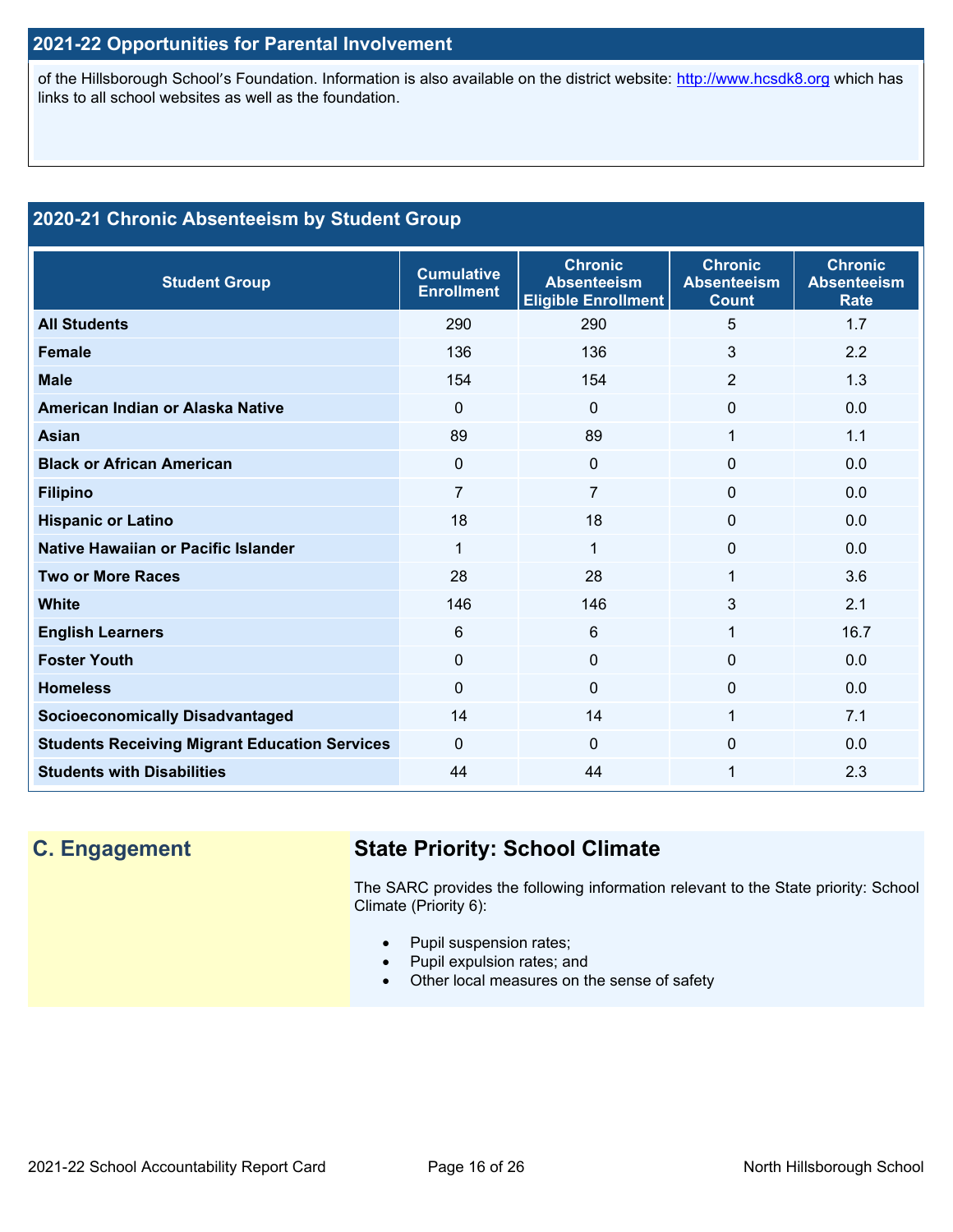### **Suspensions and Expulsions**

This table displays suspensions and expulsions data collected between July through June, each full school year respectively. Data collected during the 2020-21 school year may not be comparable to earlier years of this collection due to differences in learning mode instruction in response to the COVID-19 pandemic.

| <b>Subject</b>     | <b>School</b><br>2018-19 | <b>School</b><br>2020-21 | <b>District</b><br>2018-19 | <b>District</b><br>2020-21 | <b>State</b><br>2018-19 | <b>State</b><br>2020-21 |
|--------------------|--------------------------|--------------------------|----------------------------|----------------------------|-------------------------|-------------------------|
| <b>Suspensions</b> | 0.32                     | 0.00                     | 0.51                       | 0.08                       | 3.47                    | 0.20                    |
| <b>Expulsions</b>  | 0.00                     | 0.00                     | 0.00                       | 0.00                       | 0.08                    | 0.00                    |

This table displays suspensions and expulsions data collected between July through February, partial school year due to the COVID-19 pandemic. The 2019-2020 suspensions and expulsions rate data are not comparable to other year data because the 2019-2020 school year is a partial school year due to the COVID-19 crisis. As such, it would be inappropriate to make any comparisons in rates of suspensions and expulsions in the 2019-2020 school year compared to other school years.

| <b>Subject</b>     | School<br>2019-20 | <b>District</b><br>2019-20 | <b>State</b><br>2019-20 |
|--------------------|-------------------|----------------------------|-------------------------|
| <b>Suspensions</b> | 0.00              | 0.15                       | 2.45                    |
| <b>Expulsions</b>  | 0.00              | 0.00                       | 0.05                    |

## **2020-21 Suspensions and Expulsions by Student Group**

| <b>Student Group</b>                                 | <b>Suspensions Rate</b> | <b>Expulsions Rate</b> |
|------------------------------------------------------|-------------------------|------------------------|
| <b>All Students</b>                                  | 0.00                    | 0.00                   |
| <b>Female</b>                                        | 0.00                    | 0.00                   |
| <b>Male</b>                                          | 0.00                    | 0.00                   |
| American Indian or Alaska Native                     | 0.00                    | 0.00                   |
| <b>Asian</b>                                         | 0.00                    | 0.00                   |
| <b>Black or African American</b>                     | 0.00                    | 0.00                   |
| <b>Filipino</b>                                      | 0.00                    | 0.00                   |
| <b>Hispanic or Latino</b>                            | 0.00                    | 0.00                   |
| Native Hawaiian or Pacific Islander                  | 0.00                    | 0.00                   |
| <b>Two or More Races</b>                             | 0.00                    | 0.00                   |
| <b>White</b>                                         | 0.00                    | 0.00                   |
| <b>English Learners</b>                              | 0.00                    | 0.00                   |
| <b>Foster Youth</b>                                  | 0.00                    | 0.00                   |
| <b>Homeless</b>                                      | 0.00                    | 0.00                   |
| <b>Socioeconomically Disadvantaged</b>               |                         |                        |
| <b>Students Receiving Migrant Education Services</b> | 0.00                    | 0.00                   |
| <b>Students with Disabilities</b>                    |                         |                        |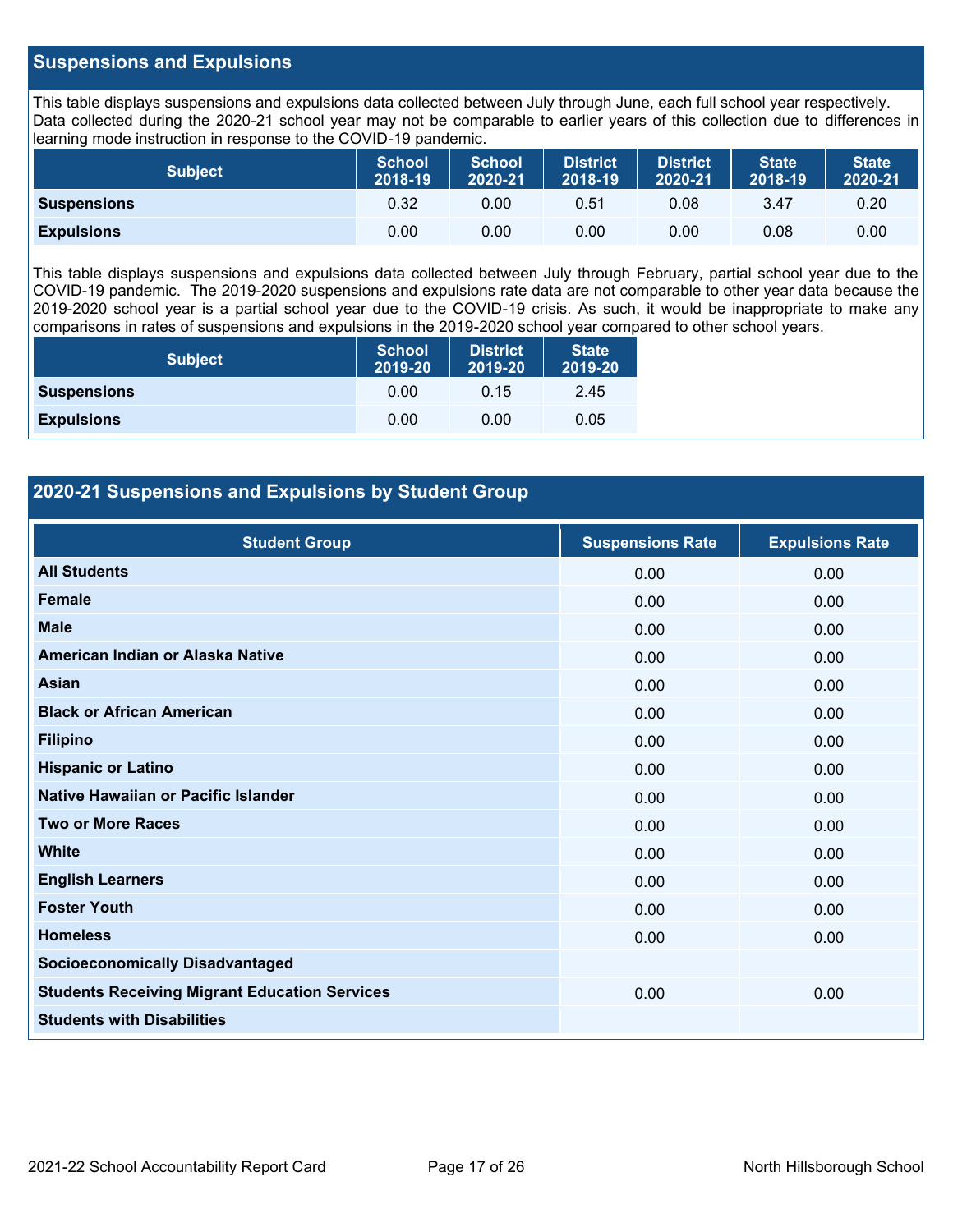### **2021-22 School Safety Plan**

Safety is our number one priority in the Hillsborough City School District school community. We focus on maintaining safe and caring school communities where all students and families feel welcome, valued, and respected. When students feel safe at school they can focus on learning.

The Comprehensive School Safety Plan, developed in conjunction with the San Mateo County Office of Education and City Services, includes disaster preparedness and emergency procedures and provides the basic guidelines for responsibilities and procedures needed to address major emergency situations. This plan is updated and reviewed with staff annually. HCSD has a District Safety Committee, the committee is responsible for keeping the Incident Command System organizational chart current, attending disaster preparedness training, and being the liaison between the District Safety Committee and Site Safety Committee. At the site level, the Safety Committee is responsible for maintaining emergency backpacks for each classroom, inventorying the emergency shed, and reviewing Big Five Protocols with the staff.

The safety plan was reviewed with staff on 8/16/2021.

# **D. Other SARC Information Information Required in the SARC**

The information in this section is required to be in the SARC but is not included in the state priorities for LCFF.

### **2018-19 Elementary Average Class Size and Class Size Distribution**

This table displays the 2018-19 average class size and class size distribution. The columns titled "Number of Classes" indicates how many classes fall into each size category (a range of total students per class). The "Other" category is for multigrade level classes.

| <b>Grade Level</b> | Average<br><b>Class Size</b> | 1-20 Students | Number of Classes with   Number of Classes with  <br>21-32 Students | <b>Number of Classes with</b><br>33+ Students |
|--------------------|------------------------------|---------------|---------------------------------------------------------------------|-----------------------------------------------|
| K                  | 21                           |               |                                                                     |                                               |
|                    | 18                           | っ             |                                                                     |                                               |
|                    | 23                           |               | C                                                                   |                                               |
|                    | 22                           |               | 3                                                                   |                                               |
|                    | 23                           |               | 2                                                                   |                                               |
| 5                  | 21                           |               | 2                                                                   |                                               |
| 6                  |                              |               |                                                                     |                                               |
| <b>Other</b>       | 3                            |               |                                                                     |                                               |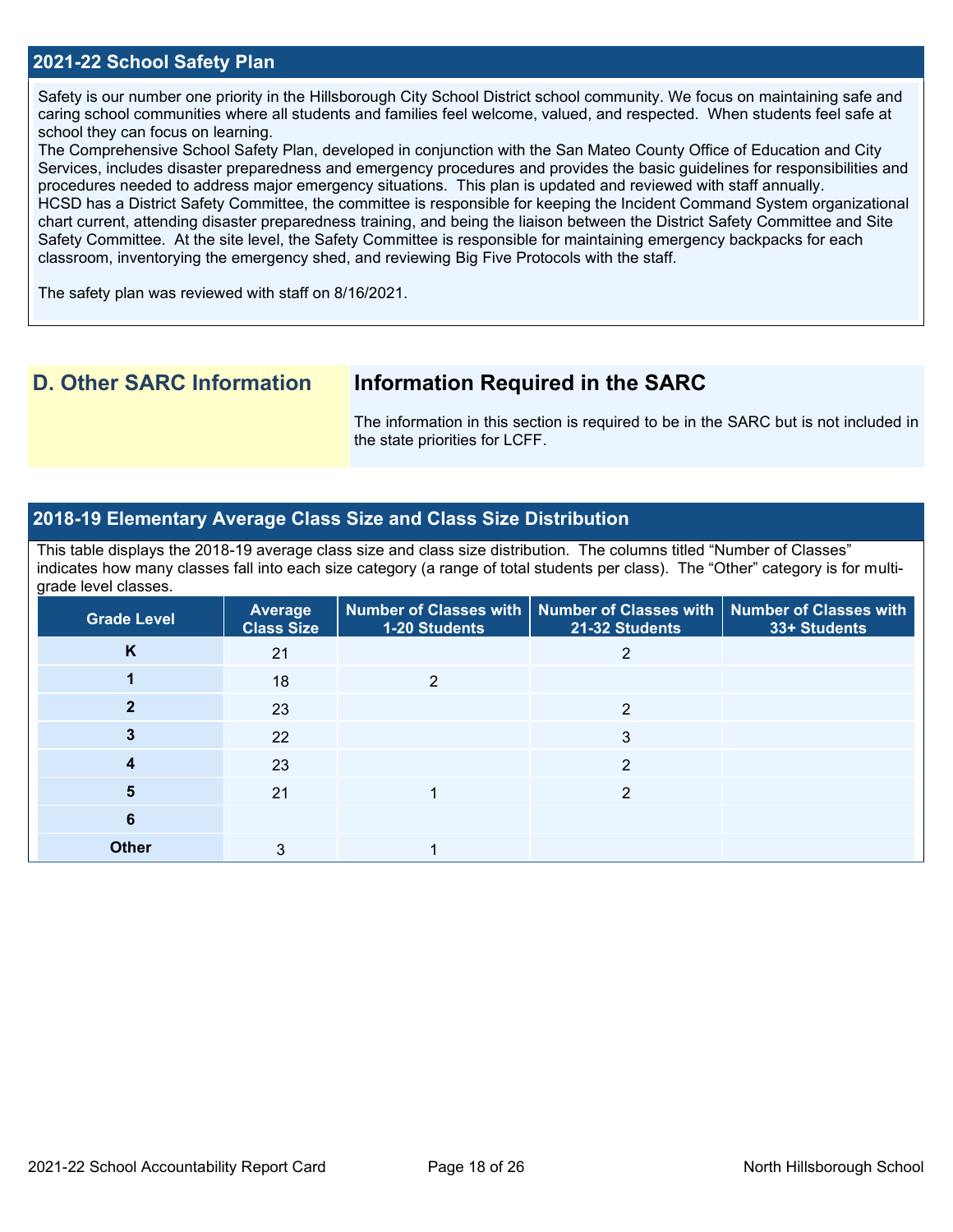### **2019-20 Elementary Average Class Size and Class Size Distribution**

This table displays the 2019-20 average class size and class size distribution. The columns titled "Number of Classes" indicates how many classes fall into each size category (a range of total students per class). The "Other" category is for multi-grade level classes.

| <b>Grade Level</b> | <b>Average</b><br><b>Class Size</b> | Number of Classes with<br>1-20 Students | <b>Number of Classes with</b><br>21-32 Students | <b>Number of Classes with</b><br>33+ Students |
|--------------------|-------------------------------------|-----------------------------------------|-------------------------------------------------|-----------------------------------------------|
| K                  | 21                                  | 5                                       | 5                                               |                                               |
|                    | 21                                  |                                         | 10                                              |                                               |
|                    | 21                                  | 5                                       | 5                                               |                                               |
| 3                  | 23                                  |                                         | 10                                              |                                               |
| 4                  | 23                                  |                                         | 17                                              |                                               |
| 5                  | 25                                  |                                         | 12                                              |                                               |
| 6                  |                                     |                                         |                                                 |                                               |
| <b>Other</b>       | 14                                  |                                         |                                                 |                                               |

## **2020-21 Elementary Average Class Size and Class Size Distribution**

This table displays the 2020-21 average class size and class size distribution. The columns titled "Number of Classes" indicates how many classes fall into each size category (a range of total students per class). The "Other" category is for multi-grade level classes.

| <b>Grade Level</b> | <b>Average</b><br><b>Class Size</b> | <b>1-20 Students</b> | Number of Classes with   Number of Classes with<br>21-32 Students | Number of Classes with<br>33+ Students |
|--------------------|-------------------------------------|----------------------|-------------------------------------------------------------------|----------------------------------------|
| K                  | 15                                  | 6                    |                                                                   |                                        |
|                    | 19                                  | 6                    | 3                                                                 |                                        |
| າ                  | 20                                  | 6                    | 3                                                                 |                                        |
|                    | 16                                  |                      | 3                                                                 |                                        |
|                    | 21                                  | 6                    |                                                                   |                                        |
| 5                  | 27                                  |                      |                                                                   |                                        |
| 6                  |                                     |                      |                                                                   |                                        |
| <b>Other</b>       | 4                                   |                      |                                                                   |                                        |

### **2020-21 Ratio of Pupils to Academic Counselor**

This table displays the ratio of pupils to Academic Counselor. One full time equivalent (FTE) equals one staff member working full time; one FTE could also represent two staff members who each work 50 percent of full time.

| <b>Title</b>                        | <b>Ratio</b> |
|-------------------------------------|--------------|
| <b>Pupils to Academic Counselor</b> | 281          |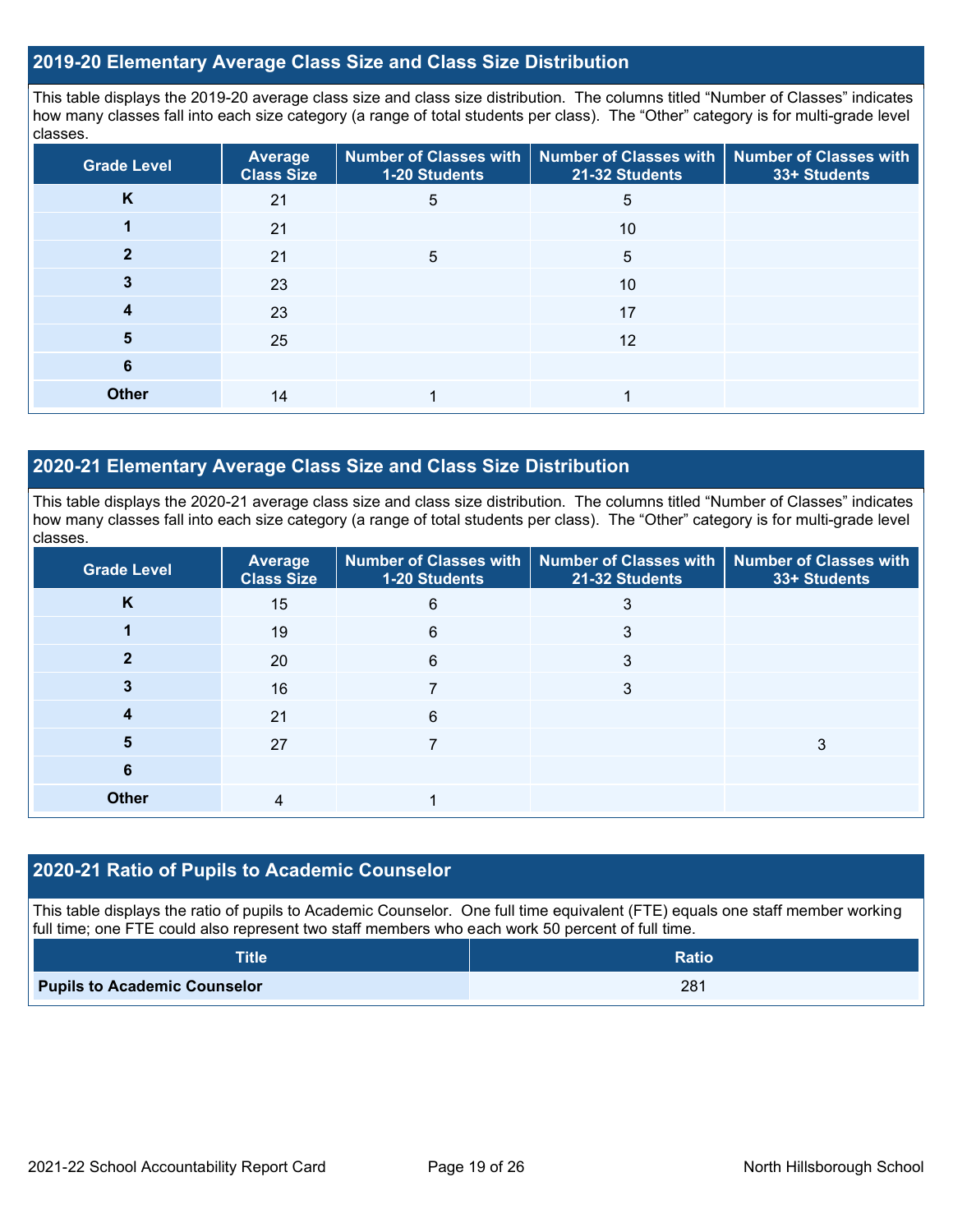### **2020-21 Student Support Services Staff**

This table displays the number of FTE support staff assigned to this school. One full time equivalent (FTE) equals one staff member working full time; one FTE could also represent two staff members who each work 50 percent of full time.

| <b>Title</b>                                                         | <b>Number of FTE Assigned to School</b> |
|----------------------------------------------------------------------|-----------------------------------------|
| <b>Counselor (Academic, Social/Behavioral or Career Development)</b> |                                         |
| Library Media Teacher (Librarian)                                    | 0                                       |
| <b>Library Media Services Staff (Paraprofessional)</b>               | $\Omega$                                |
| <b>Psychologist</b>                                                  | 0.5                                     |
| <b>Social Worker</b>                                                 | $\Omega$                                |
| <b>Speech/Language/Hearing Specialist</b>                            |                                         |
| <b>Resource Specialist (non-teaching)</b>                            | $\Omega$                                |

## **2019-20 Expenditures Per Pupil and School Site Teacher Salaries**

This table displays the 2019-20 expenditures per pupil and average teach salary for this school. Cells with N/A values do not require data.

| <b>Level</b>                                         | <b>Total</b><br><b>Expenditures</b><br><b>Per Pupil</b> | <b>Expenditures</b><br><b>Per Pupil</b><br>(Restricted) | <b>Expenditures</b><br><b>Per Pupil</b><br>(Unrestricted) | <b>Average</b><br><b>Teacher</b><br><b>Salary</b> |
|------------------------------------------------------|---------------------------------------------------------|---------------------------------------------------------|-----------------------------------------------------------|---------------------------------------------------|
| <b>School Site</b>                                   | \$24,649.24                                             | \$9,370.25                                              | \$15,278.99                                               | \$115,137.68                                      |
| <b>District</b>                                      | N/A                                                     | N/A                                                     | \$16,609.63                                               | \$115,539                                         |
| <b>Percent Difference - School Site and District</b> | N/A                                                     | N/A                                                     | $-8.3$                                                    | $-0.3$                                            |
| <b>State</b>                                         |                                                         |                                                         | \$8,444                                                   | \$82,431                                          |
| <b>Percent Difference - School Site and State</b>    | N/A                                                     | N/A                                                     | 57.6                                                      | 33.1                                              |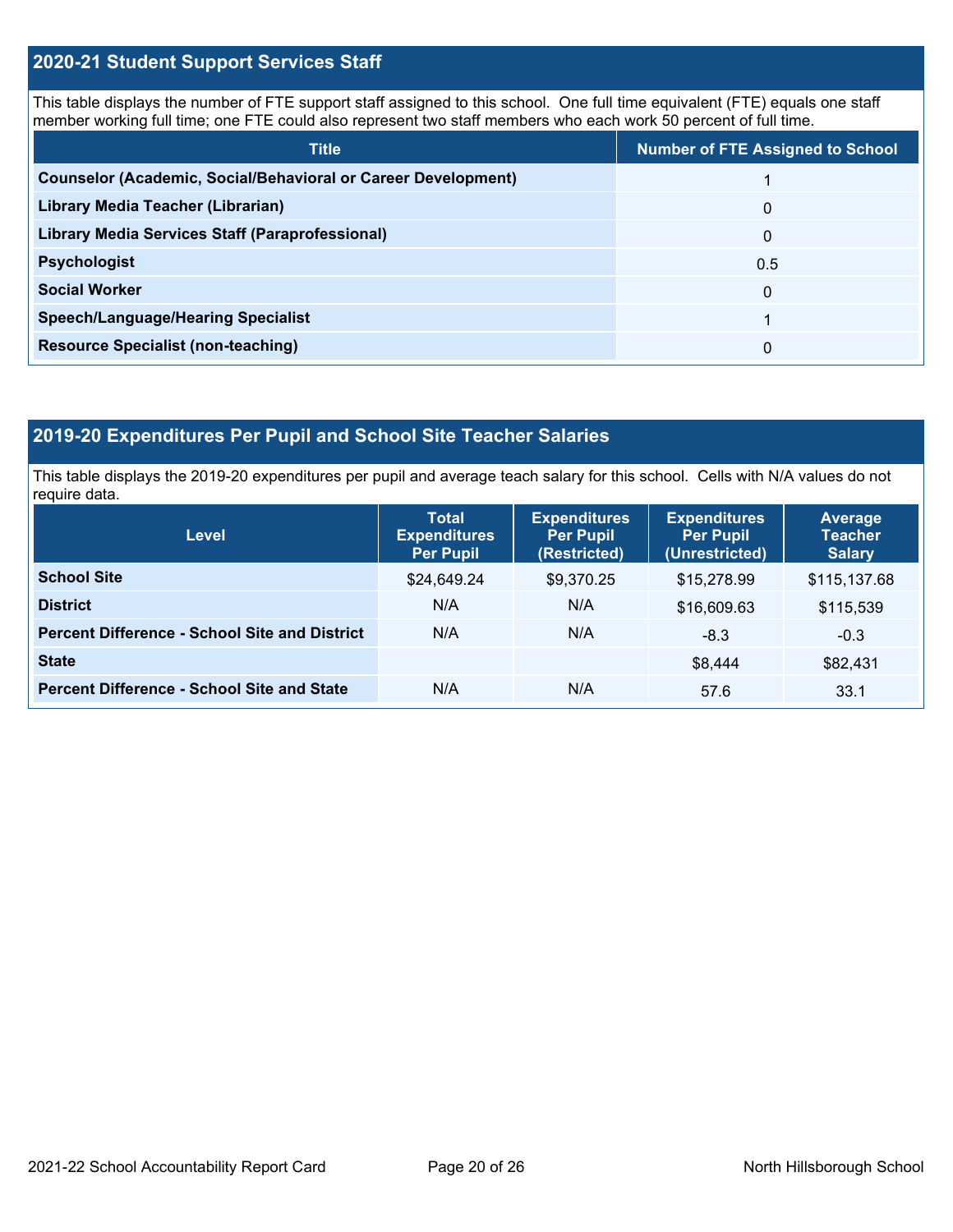## **2020-21 Types of Services Funded**

### District Overview:

Each year the district offers training to its new teachers before the start of school and continues with specific new teacher support for the first year. Participants in the BTSA (Beginning Teachers Support and Assessment) program receive support for two years through HCSD and the SMCOE. Generally, the district provides three full days of professional development for teachers each year (August, October, and March) and supports the continual professional growth of teachers through gradelevel and department-specific professional development throughout the year. Teachers participate in off-site professional development opportunities on a regular basis, and expert coaches and consultants work with teachers, on-site as well. The district encourages veteran teachers to continue professional growth through its HIP (Hillsborough Incentive Plan) Program and by providing support for teachers who wish to become Nationally Board Certified. Compliance training for certificated and classified staff, such as CPR/First Aid, is held as needed. Specialists are provided training relevant to their assignments and training occurs any time new standards or materials are adopted. Instructional minutes are added throughout the week to allow for early release Thursdays. Thursday afternoons are available for both school site and district staff development or collaborative workgroups. This is in addition to the weekly teacher, grade-level, and/or departmental collaborative time provided in the schedule. The administration and staff maintain a mutual support system, with close communication and strong cooperative planning. During the 2018-2019 and 2019-2020 school years, a Science Advisor role and a part-time Educational Services TOSA were being utilized to support curriculum implementation and student growth. During the 2021-2022 school year, two Instructional Coaches are being utilized to support individual teacher curriculum and instruction support and to provide a resource for district initiative and curriculum implementation.

### District Specific:

During the 2019-2020 school year, the HCSD provided professional development to teachers in the areas of Reading/Language Arts, Mathematics, Science, and Multi-tiered System of Support. Additional professional development was provided in March 2020 on the use of digital tools as the district shifted to Distance Learning in the wake of the COVID-19 pandemic. As needs arose, opportunities were provided to support the ongoing needs and growth of staff. During the 2020-2021 school year, the HCSD provided professional development on the use of digital tools, including those to support data and assessment, as the school year started in Distance Learning. Additionally, professional development in line with the District's Diversity, Equity, and Inclusion goal will be provided in Spring 2021 along with training and workshops on trauma and educator/student wellness. Professional Development connected to specific curricular areas and topics were provided to staff and will continue to be provided throughout the year as needs arise.

During the 2021-2022 school year, the HCSD provided professional development on supporting gifted students, a Multi-Tiered System of Support, Universal Design for Learning, mental health, and understanding gender identity. Additional professional development focused on particular curricular areas, teaching practices, and diversity, equity, and inclusion-related learning will be provided based on identified needs. Professional development around COVID-19 safety procedures is also provided as needed.

### North School Specific:

At North, we hold professional development as a priority and have strategies in place for communication and collaboration between and among colleagues to ensure success for all students. Collaborative times are provided within the week's schedules to allow opportunities to examine student work and assessment data to formulate differentiation strategies and coordinate curriculum. These collaborative opportunities are afforded as students work with specialists in music, physical education, and library science. Over the next two years, our professional development-focused work in writing and reading will occur throughout the year. Thursday afternoons are relegated to cross-grade, multiple-grade, and vertical planning groupings wherein we will articulate best practices, share research-based strategies, and plan to build alignment of our K-5 writing practices.

At North, we hold professional development as a priority and have strategies in place for communication and collaboration between and among colleagues to ensure success for all students. Collaborative times are provided within the week's schedules to allow opportunities to examine student work and assessment data to formulate differentiation strategies and coordinate curriculum. These collaborative opportunities are afforded as students work with specialists in music, physical education, and library science. Over the next two years, our professional development focused work in writing and reading will occur throughout the year. Thursday afternoons are relegated to cross-grade, multiple-grade, and vertical planning groupings wherein we will articulate best practices, share research-based strategies, and plan to build alignment of our K-5 writing practices.

In the 2021-2022 school year, North teachers have had access to expert coaches and interventionists to fine-tune instruction and provide differentiated learning opportunities for students.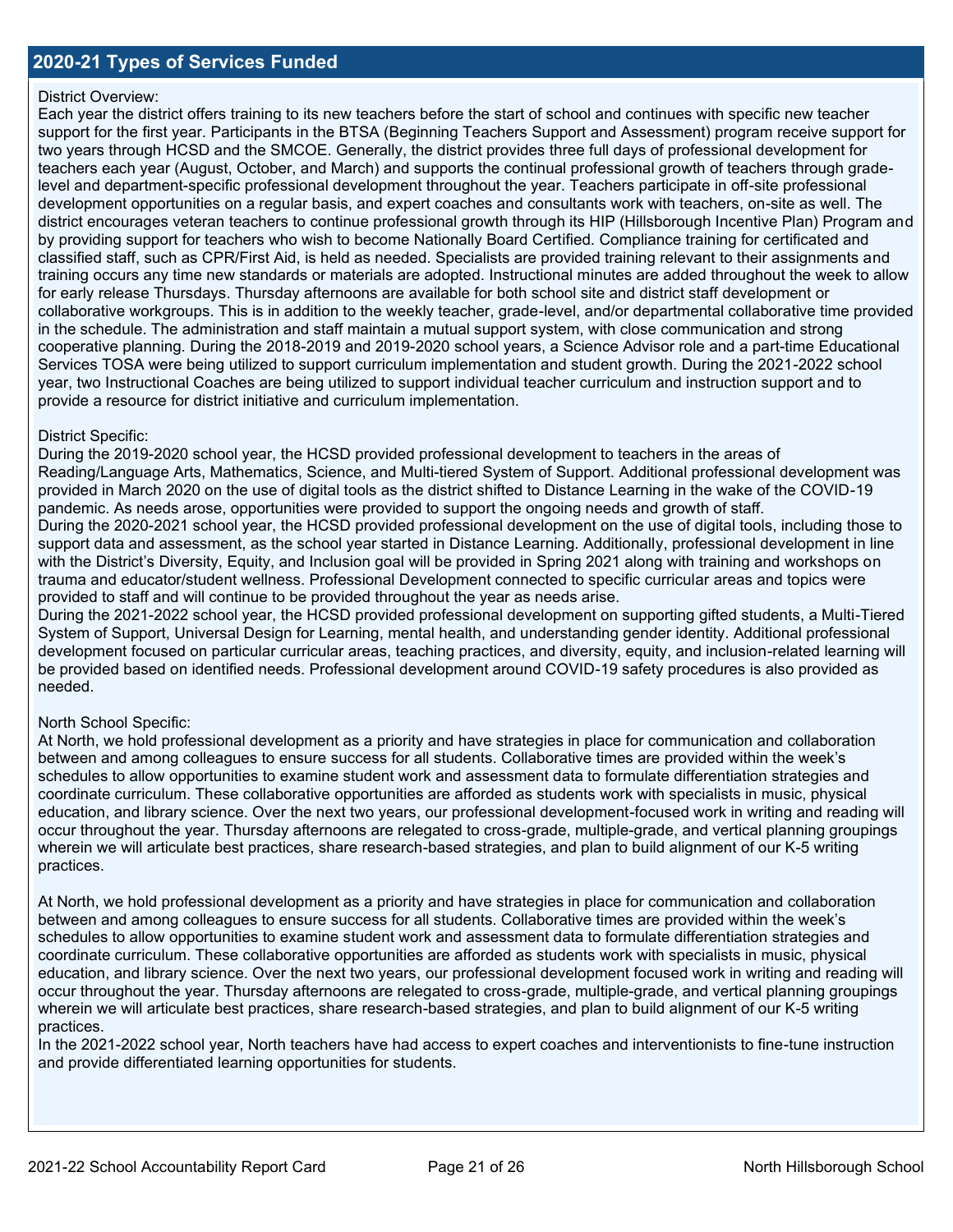# **2019-20 Teacher and Administrative Salaries**

This table displays the 2019-20 Teacher and Administrative salaries. For detailed information on salaries, see the CDE Certification Salaries & Benefits web page at [http://www.cde.ca.gov/ds/fd/cs/.](http://www.cde.ca.gov/ds/fd/cs/)

| Category                                             | <b>District</b><br><b>Amount</b> | <b>State Average</b><br>for Districts<br>in Same Category |
|------------------------------------------------------|----------------------------------|-----------------------------------------------------------|
| <b>Beginning Teacher Salary</b>                      | \$64,691                         | \$51,450                                                  |
| <b>Mid-Range Teacher Salary</b>                      | \$108,839                        | \$80,263                                                  |
| <b>Highest Teacher Salary</b>                        | \$142,773                        | \$101,012                                                 |
| <b>Average Principal Salary (Elementary)</b>         | \$165,169                        | \$128,082                                                 |
| <b>Average Principal Salary (Middle)</b>             | \$192,166                        | \$132,453                                                 |
| <b>Average Principal Salary (High)</b>               | \$0                              | \$134,792                                                 |
| <b>Superintendent Salary</b>                         | \$249,600                        | \$197,968                                                 |
| <b>Percent of Budget for Teacher Salaries</b>        | 39%                              | 34%                                                       |
| <b>Percent of Budget for Administrative Salaries</b> | 8%                               | 6%                                                        |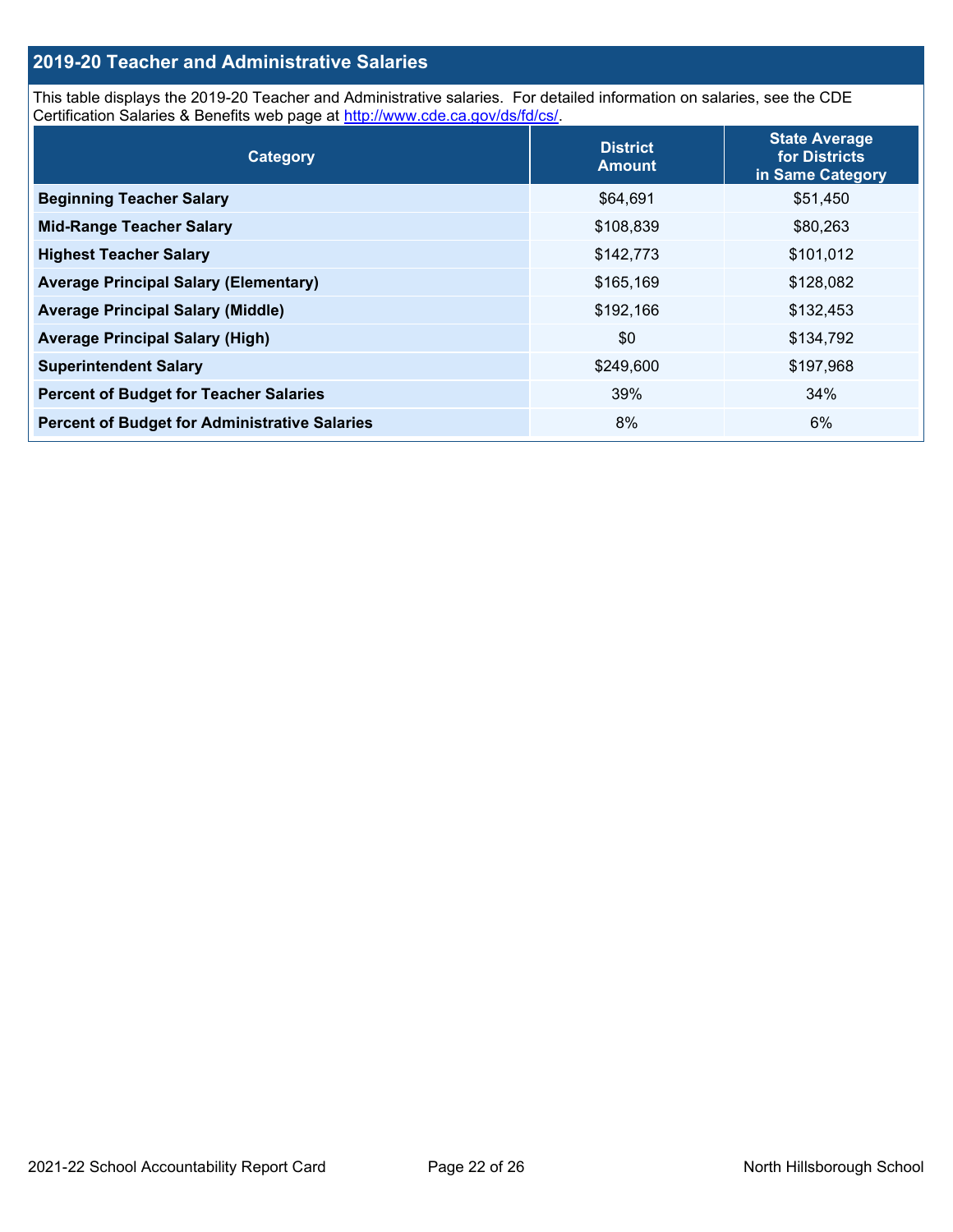### District Overview:

Each year the district offers training to its new teachers before the start of school and continues with specific new teacher support for the first year. Participants in the BTSA (Beginning Teachers Support and Assessment) program receive support for two years through HCSD and the SMCOE. Generally, the district provides three full days of professional development for teachers each year (August, October, and March) and supports the continual professional growth of teachers through gradelevel and department-specific professional development throughout the year. Teachers participate in off-site professional development opportunities on a regular basis, and expert coaches and consultants work with teachers, on-site as well. The district encourages veteran teachers to continue professional growth through its HIP (Hillsborough Incentive Plan) Program and by providing support for teachers who wish to become Nationally Board Certified. Compliance training for certificated and classified staff, such as CPR/First Aid, is held as needed. Specialists are provided training relevant to their assignments and training occurs any time new standards or materials are adopted. Instructional minutes are added throughout the week to allow for early release Thursdays. Thursday afternoons are available for both school site and district staff development or collaborative workgroups. This is in addition to the weekly teacher, grade-level, and/or departmental collaborative time provided in the schedule. The administration and staff maintain a mutual support system, with close communication and strong cooperative planning. During the 2018-2019 and 2019-2020 school years, a Science Advisor role and a part-time Educational Services TOSA were being utilized to support curriculum implementation and student growth. During the 2021-2022 school year, two Instructional Coaches are being utilized to support individual teacher curriculum and instruction support and to provide a resource for district initiative and curriculum implementation.

### District Specific:

During the 2019-2020 school year, the HCSD provided professional development to teachers in the areas of Reading/Language Arts, Mathematics, Science, and Multi-tiered System of Support. Additional professional development was provided in March 2020 on the use of digital tools as the district shifted to Distance Learning in the wake of the COVID-19 pandemic. As needs arose, opportunities were provided to support the ongoing needs and growth of staff. During the 2020-2021 school year, the HCSD provided professional development on the use of digital tools, including those to support data and assessment, as the school year started in Distance Learning. Additionally, professional development in line with the District's Diversity, Equity, and Inclusion goal will be provided in Spring 2021 along with training and workshops on trauma and educator/student wellness. Professional Development connected to specific curricular areas and topics were provided to staff and will continue to be provided throughout the year as needs arise.

During the 2021-2022 school year, the HCSD provided professional development on supporting gifted students, a Multi-Tiered System of Support, Universal Design for Learning, mental health, and understanding gender identity. Additional professional development focused on particular curricular areas, teaching practices, and diversity, equity, and inclusion-related learning will be provided based on identified needs. Professional development around COVID-19 safety procedures is also provided as needed.

North School Specific:

At North, we hold professional development as a priority and have strategies in place for communication and collaboration between and among colleagues to ensure success for all students. Collaborative times are provided within the week's schedules to allow opportunities to examine student work and assessment data to formulate differentiation strategies and coordinate curriculum. These collaborative opportunities are afforded as students work with specialists in music, physical education, and library science. Professional development in foundational skills and Multi-Tiered Systems of Support will occur throughout the year Thursday afternoons are relegated to cross-grade, multiple-grade, and vertical planning groupings wherein we will articulate best practices, share research-based strategies, and plan to build alignment of our K-5 writing practices. In the 2021-2022 school year, South teachers have had access to expert coaches and interventionists to fine-tune practice and provide more differentiated opportunities for students.

This table displays the number of school days dedicated to staff development and continuous improvement.

| <b>Subiect</b> \                                                                |  | $\vert$ 2019-20 2020-21 2021-22 |
|---------------------------------------------------------------------------------|--|---------------------------------|
| Number of school days dedicated to Staff Development and Continuous Improvement |  |                                 |

# **Hillsborough City School District 2020-21 Local Accountability Report Card (LARC) Addendum**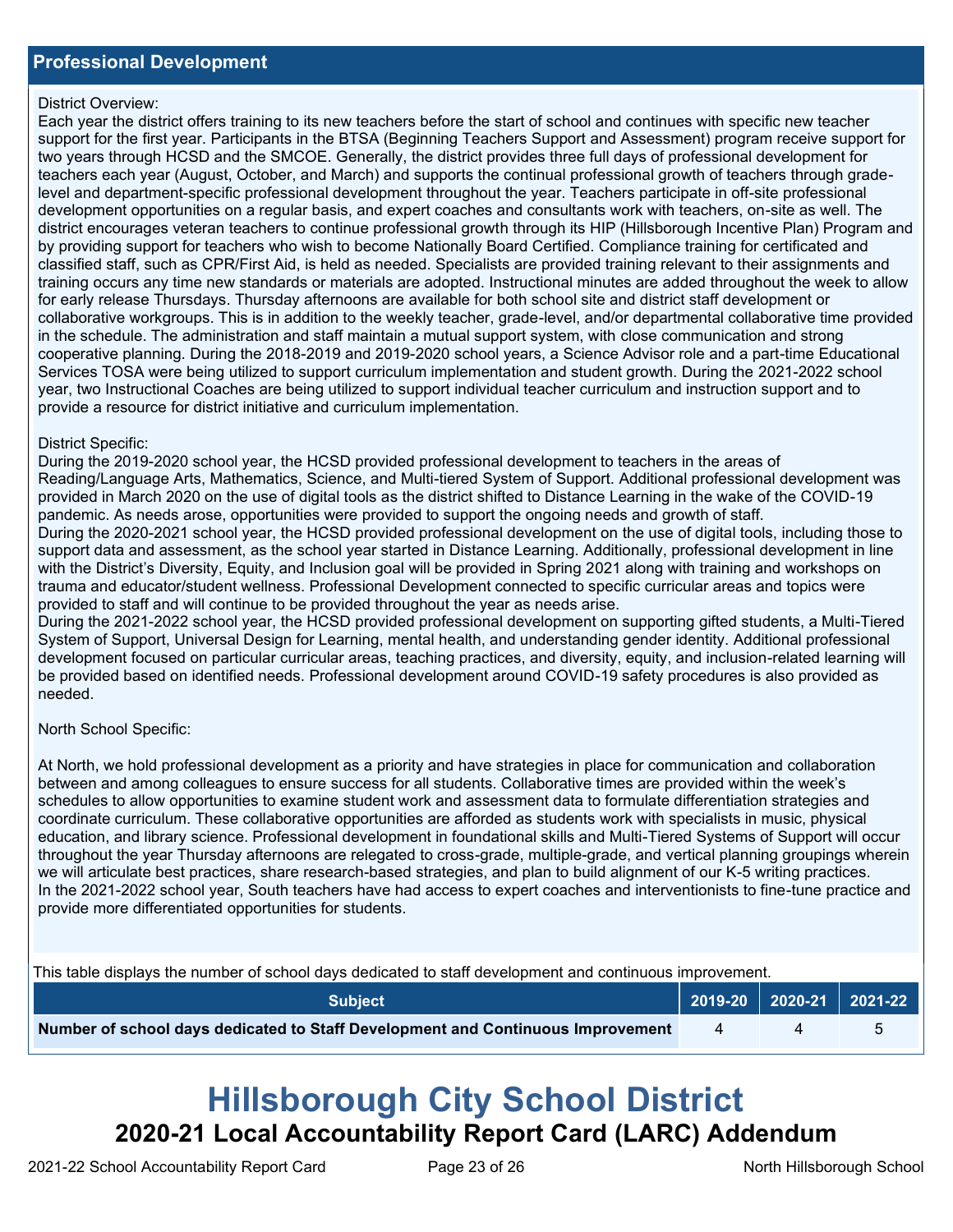# **Local Accountability Report Card (LARC) Addendum**

**2020-21 Local Accountability Report Card (LARC) Addendum Overview**



On July 14, 2021, the California State Board of Education (SBE) determined that the California Department of Education (CDE) will use the SARC as the mechanism to conduct a one-time data collection of the LEA-level aggregate test results of all school's local assessments administered during the 2020–2021 school year in order to meet the federal Every Students Succeeds Act (ESSA) reporting requirement for the Local Educational Agency Accountability Report Cards (LARCs).

Each local educational agency (LEA) is responsible for preparing and posting their annual LARC in accordance with the federal ESSA. As a courtesy, the CDE prepares and posts the LARCs on behalf of all LEAs.

Only for the 2020–2021 school year and the 2020–2021 LARCs, LEAs are required to report their aggregate local assessments test results at the LEA-level to the CDE by populating the tables below via the SARC. These data will be used to meet the LEAs' federal requirement for their LARCs. Note that it is the responsibility of the school and LEA to ensure that all student privacy and suppression rules are in place when reporting data in Tables 3 and 4 in the Addendum, as applicable.

The tables below are not part of the SBE approved 2020–2021 SARC template but rather are the mechanism by which these required data will be collected from LEAs.

For purposes of the LARC and the following tables, an LEA is defined as a school district, a county office of education, or a direct funded charter school.

| <b>2021-22 District Contact Information</b> |                                   |  |
|---------------------------------------------|-----------------------------------|--|
| <b>District Name</b>                        | Hillsborough City School District |  |
| <b>Phone Number</b>                         | $(650)$ 342-5193                  |  |
| Superintendent                              | Louann Carlomagno                 |  |
| <b>Email Address</b>                        | lcarlomagno@hcsdk8.org            |  |
| <b>District Website Address</b>             | www.hcsdk8.org                    |  |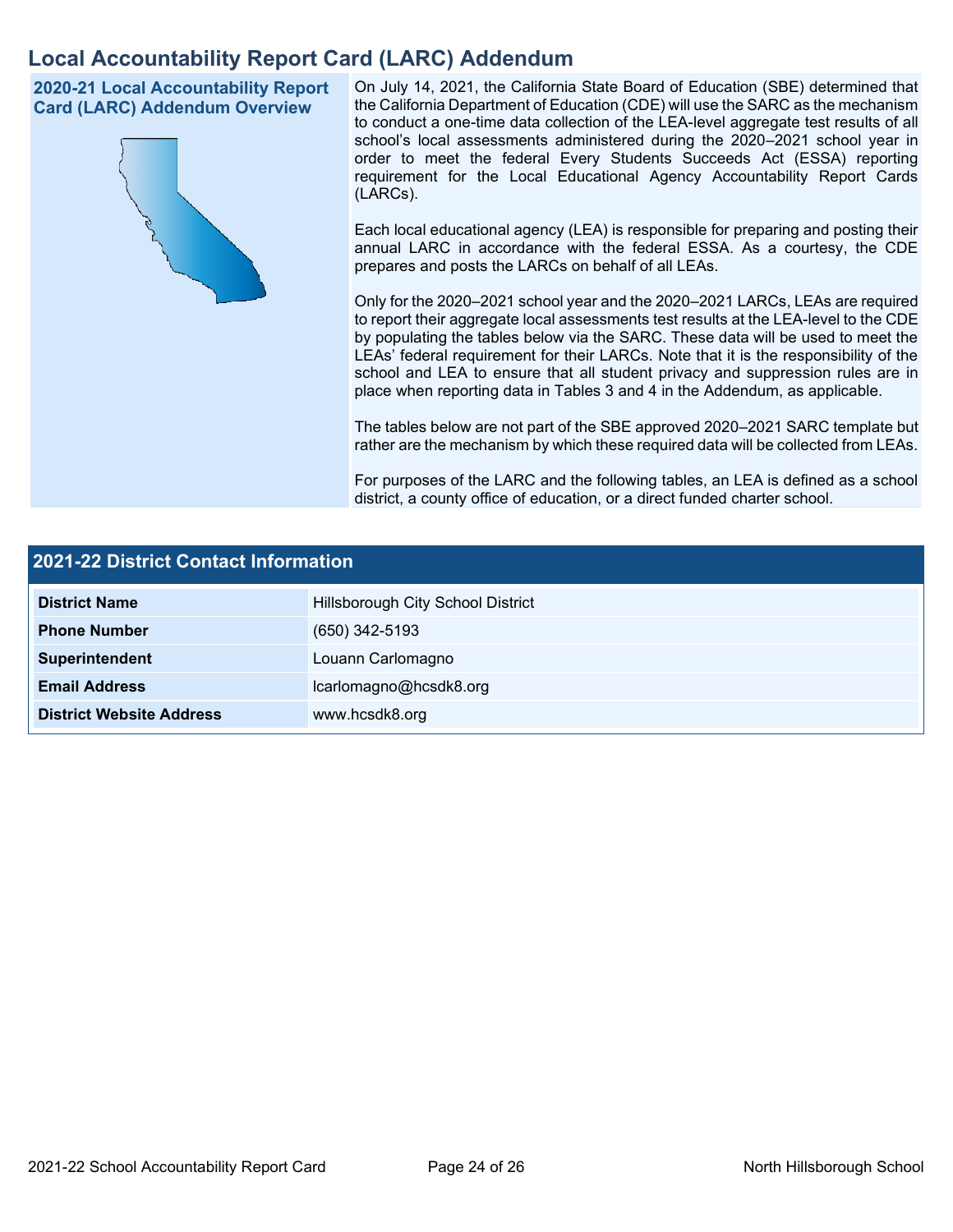# **2020-21 CAASPP Test Results in ELA by Student Group**

This table displays CAASPP test results in ELA by student group for students grades three through eight and grade eleven taking and completing a state-administered assessment. The CDE will populate this table for schools in cases where the school administered the CAASPP assessment. In cases where the school administered a local assessment instead of CAASPP, the CDE will populate this table with "NT" values, meaning this school did not test students using the CAASPP. See the local assessment(s) table for more information.

| <b>CAASPP</b><br><b>Student Groups</b>               | <b>CAASPP</b><br><b>Total</b><br><b>Enrollment</b> | <b>CAASPP</b><br><b>Number</b><br><b>Tested</b> | <b>CAASPP</b><br><b>Percent</b><br><b>Tested</b> | <b>CAASPP</b><br><b>Percent</b><br><b>Not Tested</b> | <b>CAASPP</b><br><b>Percent</b><br><b>Met or</b><br><b>Exceeded</b> |
|------------------------------------------------------|----------------------------------------------------|-------------------------------------------------|--------------------------------------------------|------------------------------------------------------|---------------------------------------------------------------------|
| <b>All Students</b>                                  | 899                                                | 870                                             | 96.77                                            | 3.23                                                 | 82.18                                                               |
| <b>Female</b>                                        | 400                                                | 385                                             | 96.25                                            | 3.75                                                 | 86.23                                                               |
| <b>Male</b>                                          | 499                                                | 485                                             | 97.19                                            | 2.81                                                 | 78.97                                                               |
| American Indian or Alaska Native                     | $\mathbf 0$                                        | $\pmb{0}$                                       | $\pmb{0}$                                        | 0                                                    | $\pmb{0}$                                                           |
| <b>Asian</b>                                         | 263                                                | 257                                             | 97.72                                            | 2.28                                                 | 85.99                                                               |
| <b>Black or African American</b>                     |                                                    | --                                              | --                                               | --                                                   | $\overline{\phantom{a}}$                                            |
| <b>Filipino</b>                                      |                                                    | --                                              |                                                  |                                                      |                                                                     |
| <b>Hispanic or Latino</b>                            | 35                                                 | 35                                              | 100.00                                           | 0.00                                                 | 80.00                                                               |
| Native Hawaiian or Pacific Islander                  | --                                                 | --                                              | --                                               | --                                                   | $\overline{\phantom{a}}$                                            |
| <b>Two or More Races</b>                             | 117                                                | 112                                             | 95.73                                            | 4.27                                                 | 81.25                                                               |
| <b>White</b>                                         | 475                                                | 458                                             | 96.42                                            | 3.58                                                 | 80.79                                                               |
| <b>English Learners</b>                              | --                                                 | --                                              | --                                               | --                                                   | --                                                                  |
| <b>Foster Youth</b>                                  | --                                                 | $\qquad \qquad -$                               | --                                               | --                                                   | --                                                                  |
| <b>Homeless</b>                                      | $\mathbf{0}$                                       | $\mathbf 0$                                     | $\mathbf 0$                                      | $\Omega$                                             | $\mathbf 0$                                                         |
| <b>Military</b>                                      | $\mathbf{0}$                                       | $\mathbf 0$                                     | $\mathbf 0$                                      | 0                                                    | $\mathbf 0$                                                         |
| <b>Socioeconomically Disadvantaged</b>               | $\overline{\phantom{m}}$                           | --                                              | --                                               | --                                                   | --                                                                  |
| <b>Students Receiving Migrant Education Services</b> | $\mathbf{0}$                                       | 0                                               | $\mathbf 0$                                      | $\mathbf{0}$                                         | 0                                                                   |
| <b>Students with Disabilities</b>                    | 140                                                | 122                                             | 87.14                                            | 12.86                                                | 45.08                                                               |